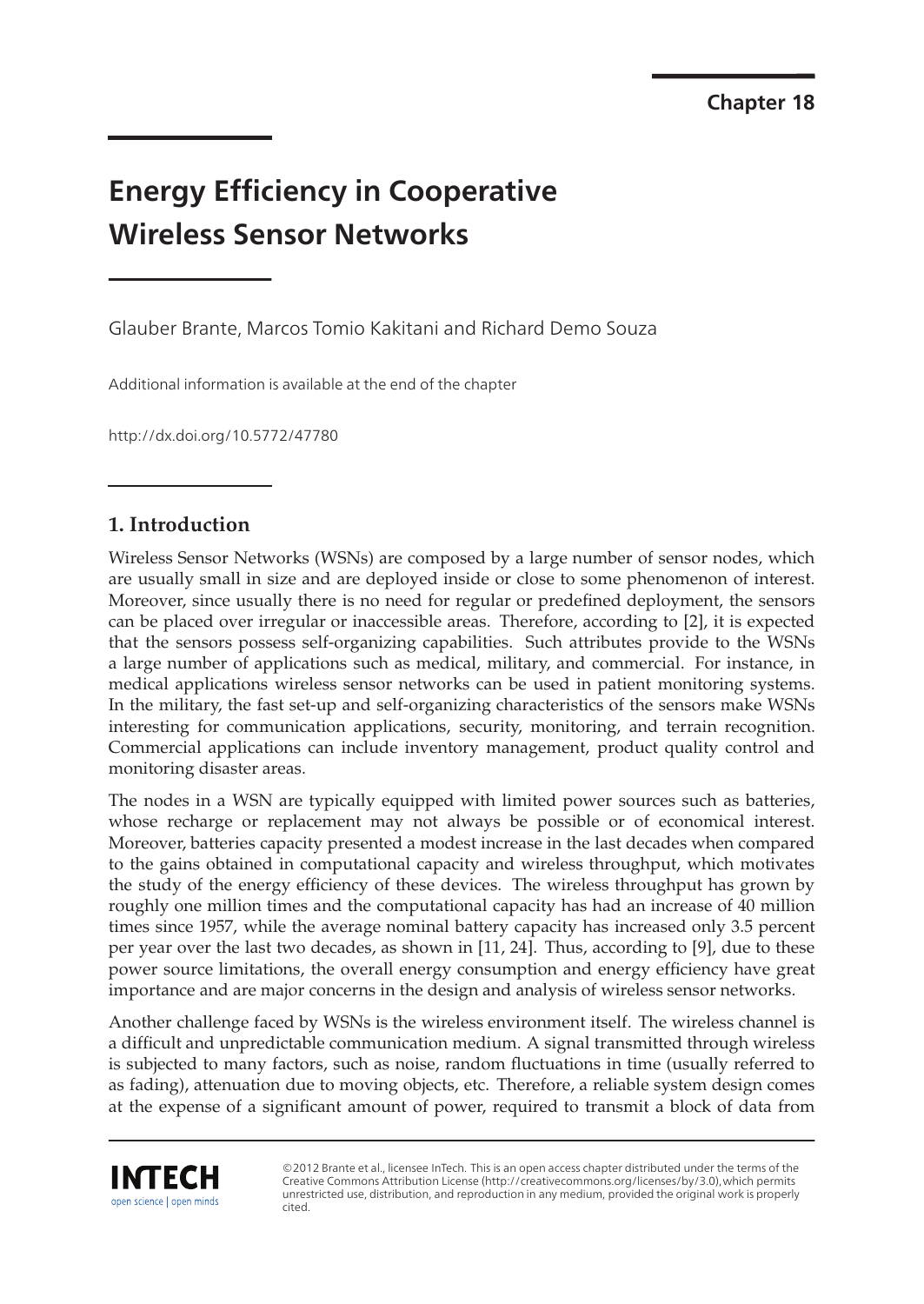the sensors to the sink. According to [14], one of the most promising techniques to overcome such limitations of the wireless medium is to exploit diversity techniques. Time diversity, frequency diversity and spatial diversity are among the most common strategies used in wireless transmissions. For instance, the use of error correction codes is an example of time diversity, introducing a level of correlation among the symbols to be transmitted. Orthogonal Frequency-Division Multiplexing (OFDM) and spread spectrum techniques are examples of frequency diversity. Recently, spatial diversity, through the use of multiple antennas, has been on the focus of many works, as for instance in [3, 12, 30].

However, for the spatial diversity gains to be obtained in practice it is necessary that the antennas are sufficiently spaced at the transmitter and receiver. Small-sized devices such as sensor nodes do not dispose of sufficient area to place multiple antennas appropriately spaced. Another practical way to obtain spatial diversity is through the use of cooperative communications. Cooperative communications are based on the channel model introduced by [31], which was originally composed by three nodes: one source of information, the destination of the communication, and a relay node. The relay node is responsible for helping the communication between the source and the destination, so that it may be possible to establish a more reliable communication, or to reduce the transmission power. Thus, exploiting the broadcast nature of the wireless channel, the relay may be able to overhear the transmission from the source in a first time instant, and then retransmit this information to the destination in a second time instant.

At the time that it was proposed by Van der Meulen in 1971, the relay channel was of more theoretical interest. However, due to technological advances of wireless communications in the last decades, a renewed interest in cooperative communications appeared motivated by the recent works of [20, 26], showing that cooperation is a strong practical candidate to improve robustness and help in reducing the energy consumption of wireless networks.

Motivated by these recent advances in the cooperative communications field, and by the importance of reducing the energy consumption of wireless devices, the energy efficiency of some transmission schemes for wireless sensor networks is analyzed in this chapter. The goal is to outline the best strategy in terms of energy efficiency given the characteristics of a network. Such characteristics can include, for instance, the amount of error allowed at the receiver, or the maximum delay in the communication between two nodes. Moreover, in order to approximate the theoretical results to a practical sensors network scenario, the following analysis seeks to model the network in a realistic way. As the nodes in a WSN are often at close distances to each other, the severity of the wireless fading must be taken into account, since when nodes are closer, a better wireless channel is expected. Moreover, another factor that cannot be ignored in the energy efficiency analysis of WSNs is the consumption of the internal circuitry of the devices. As shown in [10, 25, 28], in networks where the nodes are distant, the transmit power dominates over the consumption of the RF circuits. However, when the nodes are closer, the circuitry consumption becomes relevant.

In the following, Section 2 reviews some important concepts of cooperative communications. This section starts by showing the gains that can be obtained with spatial diversity, followed by the introduction of the relay channel as a practical way to obtain spatial diversity. Moreover, some cooperative protocols are presented at the end of the section. In the sequence, Section 3 shows some applications of such concepts to wireless sensor networks. Various WSN scenarios are analyzed in terms of the energy consumption of the devices. The section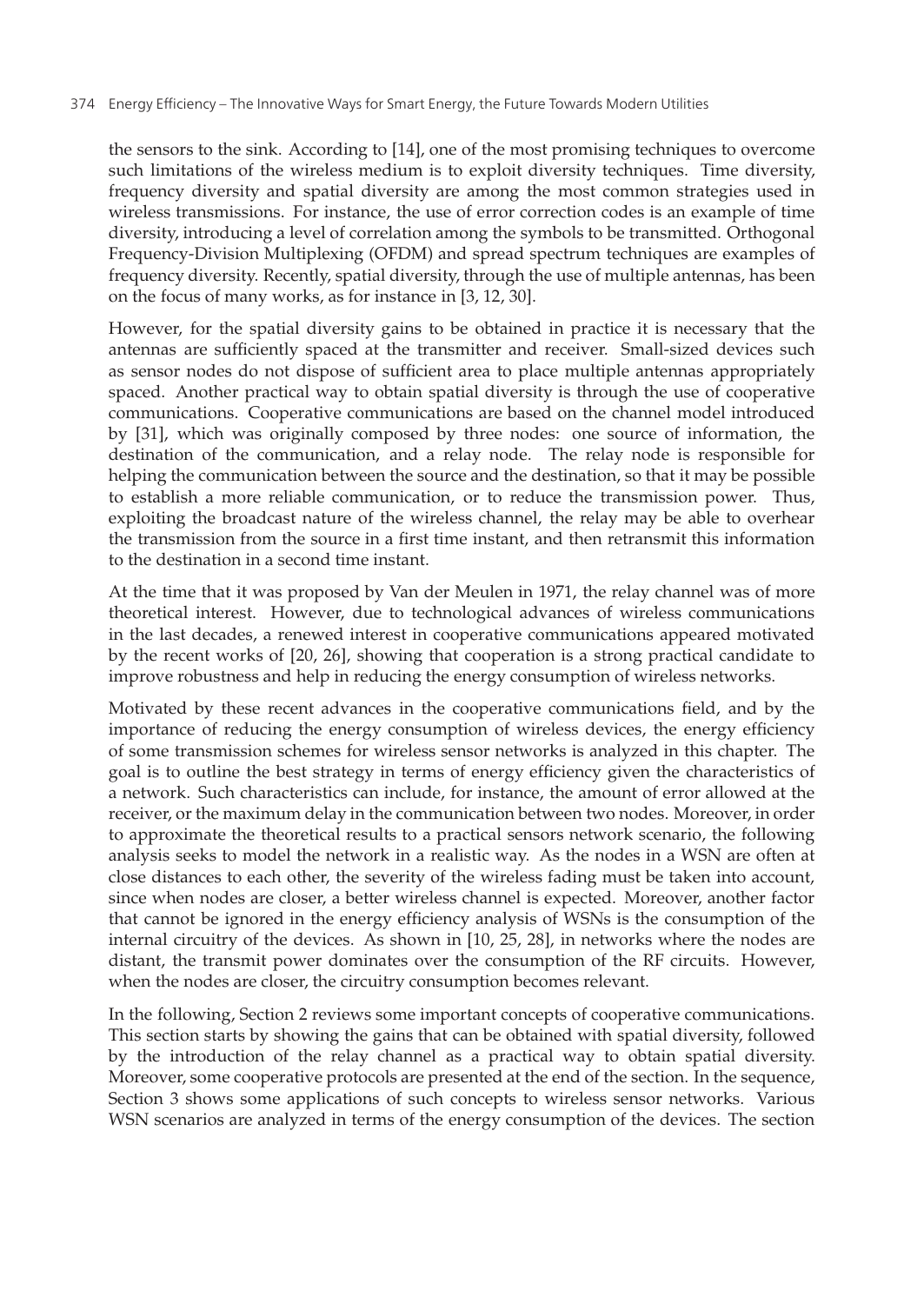starts with simple examples considering only three nodes, as in the case of the classical relay channel in [31], and is further generalized to multiple nodes randomly distributed over a field. Then, Section 4 presents the final comments of this chapter.

# **2. Cooperative communications**

The modern cooperative communications concept is based on the classical relay channel model in [31], which allows different nodes to share resources in order to achieve a more reliable transmission. Relay channel is usually referred to systems where the relay is a dedicated device, without information of its own to transmit. On the other hand, the term cooperative communication is used when the relay is another user or node in the same network, which also has information to transmit. The main objective of this approach is to achieve spatial diversity gains, which usually are obtained by adding more antennas to the nodes. However, in cooperative communications spatial diversity is obtained through the shared use of the source and the relay antennas. Thus, even if each device has only one antenna, spatial diversity can be obtained, what in this case is usually referred to as cooperative diversity.

# **2.1. Spatial diversity**

The spatial diversity exploits the use of multiple antennas at the transmitter and/or receiver in order to create independent paths for transmitting the same information, allowing the system  $f$ <sup>o</sup>:

- increase the transmission rate without increasing the bandwidth, as in [12, 33];
- improve the link quality, and therefore decrease the transmission error probability as in [3, 30];
- combine the two previous alternatives in a hybrid option, as in [13, 39].

When only the receiver is equipped with multiple antennas, as illustrated in Figure 1(a), diversity combining techniques such as Maximal Ratio Combining (MRC) can be applied. The case that only the transmitter has multiple antennas is illustrated in Figure 1(b). In this scenario, one of the most effective techniques is the Alamouti scheme, which establishes a space-time coding for the symbols to be transmitted. And when there is a combination of multiple antennas at both the transmitter and the receiver the system is known as MIMO (Multiple-Input Multiple-Output), as shown in Figure 1(c).



**Figure 1.** Spatial diversity through the use of multiple antennas: (a) at the receiver; (b) at the transmitter; (c) at both (MIMO system).

A comparison of different spatial diversity techniques is shown in Figure 2. The figure compares the bit error rate (BER) as a function of the signal-to-noise ratio (SNR), which is defined as  $E_b/N_0$ , where  $E_b$  is the energy per information bit, and  $N_0$  is the power spectral density of the noise. In this particular example, the wireless channels are independent and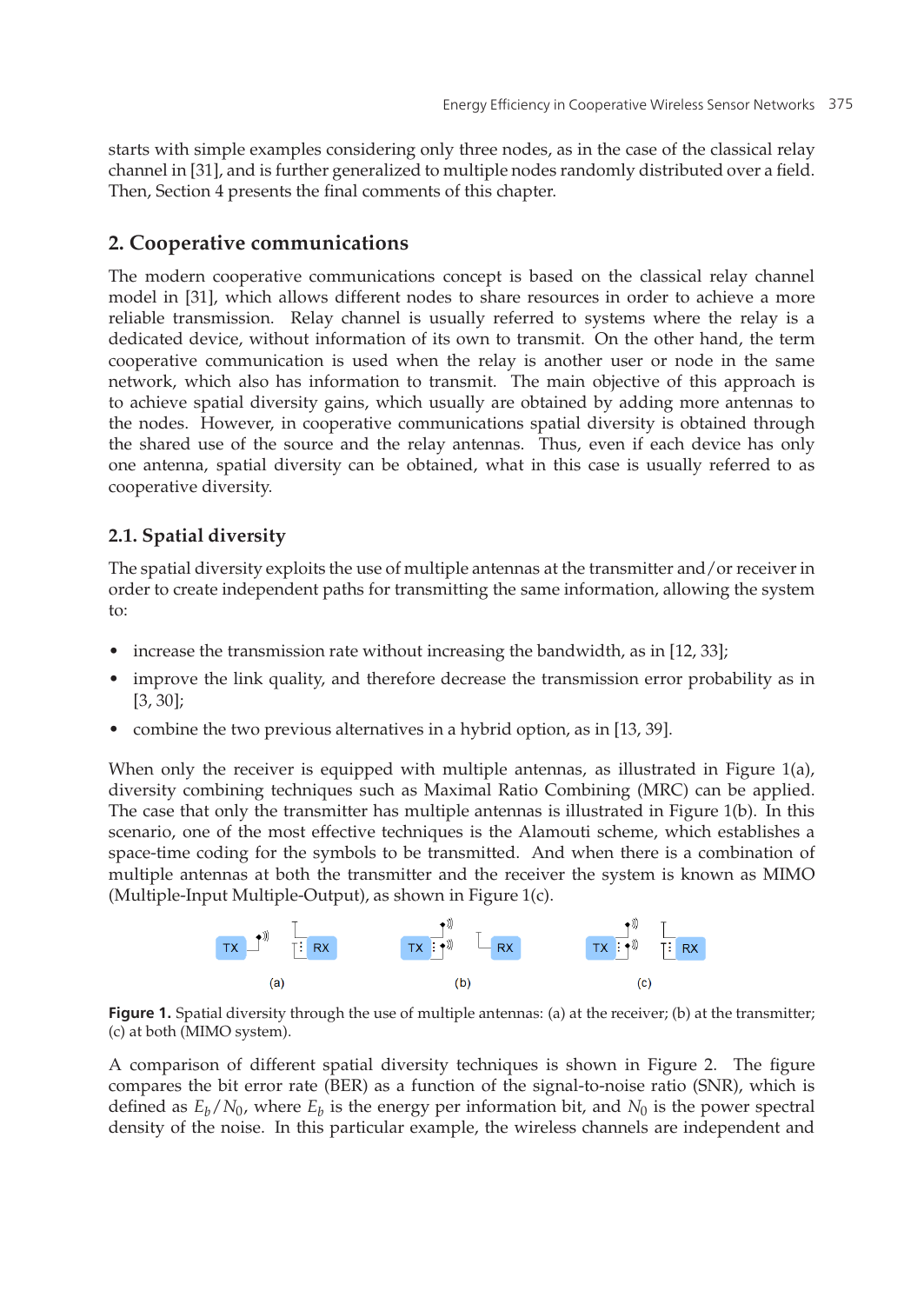modeled by a Rayleigh distribution, and the system operates with a Binary Phase Shift Keying (BPSK) modulation. It can be noted from the figure that all strategies using multiple antennas outperform the case when the transmitter and the receiver have only one antenna each (1TX and 1RX). The main conclusion that can be obtained from this figure is that the spatial diversity significantly increases the system performance. Moreover, the gain increases with the number of available antennas. It is important to note that the diversity gain can be observed by the change in the slope of the curves in relation to the case where there is only one transmitting antenna and one receiving antenna.



**Figure 2.** Bit error rate performance of different spatial diversity techniques.

However, it is necessary that the antennas are sufficiently spaced at the transmitter and at the receiver to obtain spatial diversity gain in practical applications. But small size devices, such as mobile phones or nodes in a WSN, may not dispose of enough area for the placement of multiple antennas properly spaced. Moreover, it is not expected from the user to accept a considerable increase in his device size to obtain a better performance. It is from this scenario that the cooperative communication emerged, aiming to obtain spatial diversity gains through sharing the resources of different devices that use the same wireless channel, as shown in [20, 26].

## **2.2. Relay channel**

The relay channel, as proposed by [31], consists of three nodes: the source (*S*), the relay (*R*), and the destination (*D*), as shown in Figure 3. The function of the relay is to assist the source, forwarding the information to the destination using a different path, thus proving spatial diversity. The relay can either employ the same codebook as the source, acting as a repeater, or use a different codebook, also providing code diversity in this case. Moreover, this assisting node can either be a dedicated relay that has no specific information to transmit, or a system user. The term cooperative communication is usually employed when the relay is a user of the system, which also has information to transmit to the destination. Thus, the source and the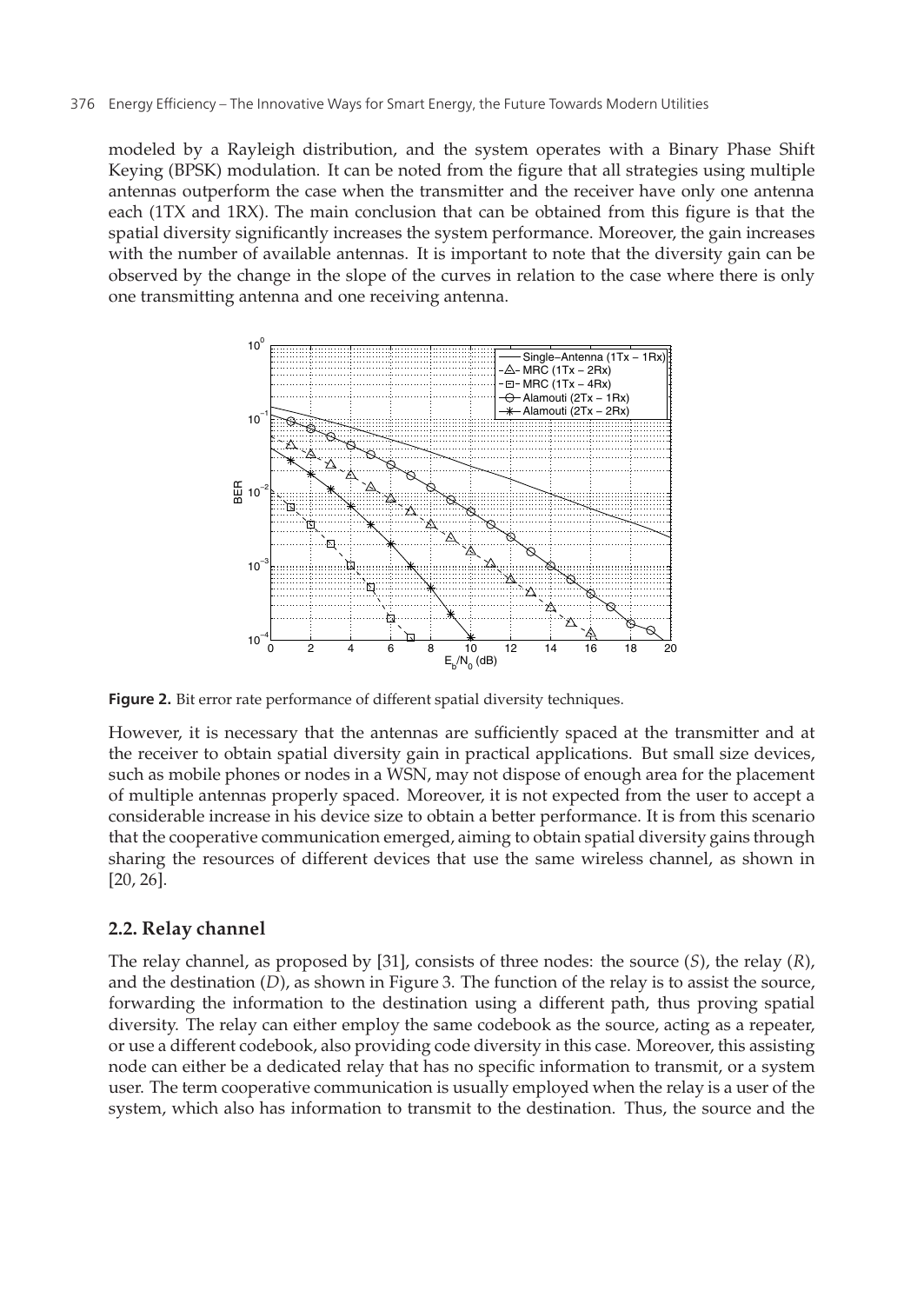relay act as partners to transmit the information from both, so the nodes act both as source, or as relay.



**Figure 3.** Source (*S*), relay (*R*) and destination (*D*) in a cooperative scenario.

The relay channel can be classified according to some of its characteristics, as the way that the bidirectional communication is performed, the multiple access method employed, the availability or not of a feedback channel, and the deployment scheme, as follows:

- 1. Based on the way that the bidirectional communication is made, it can be classified as:
	- *Full-Duplex*:

The nodes are able to transmit and receive simultaneously. From a theoretical point of view, it is the model that provides the greatest channel capacity. However, there may be a large power difference between the transmitted signal and the received signal, up to a hundred dBs, making the isolation of these signals on the transceiver a very difficult task. Thus, its practical implementation is still considered a great challenge.

• *Half-Duplex*:

The transmission and the reception by each node are multiplexed in time, i.e., the nodes are not able to send and receive simultaneously. Although this model offers a smaller capacity if compared to full-duplex systems, it has a good trade-off between performance and complexity, being widely used in wireless scenarios.

- 2. Based on the multiple access method employed:
	- *Superposition*:

The source and the relay broadcast their information at the same time and at the same frequency, i.e., in a superposed way. Thus, a larger complexity is required by the destination, since it must be able to decode the information from each user. The main advantage of this model is that there is no spectral efficiency loss if compared to the direct (non-cooperative) transmission.

• *Orthogonal*:

The source and the relay transmissions are multiplexed in time, in frequency, or in code (TDMA, FDMA, or CDMA). Taking the TDMA system as an example, the communication in the relay channel is performed in two different time slots. In the first time slot, the source broadcasts its information, and in the second time slot the relay forwards the information from the source to the destination. Thus, if compared to the direct transmission, there is loss of spectral efficiency due to this two steps communication process.

3. Based on the availability of a feedback channel: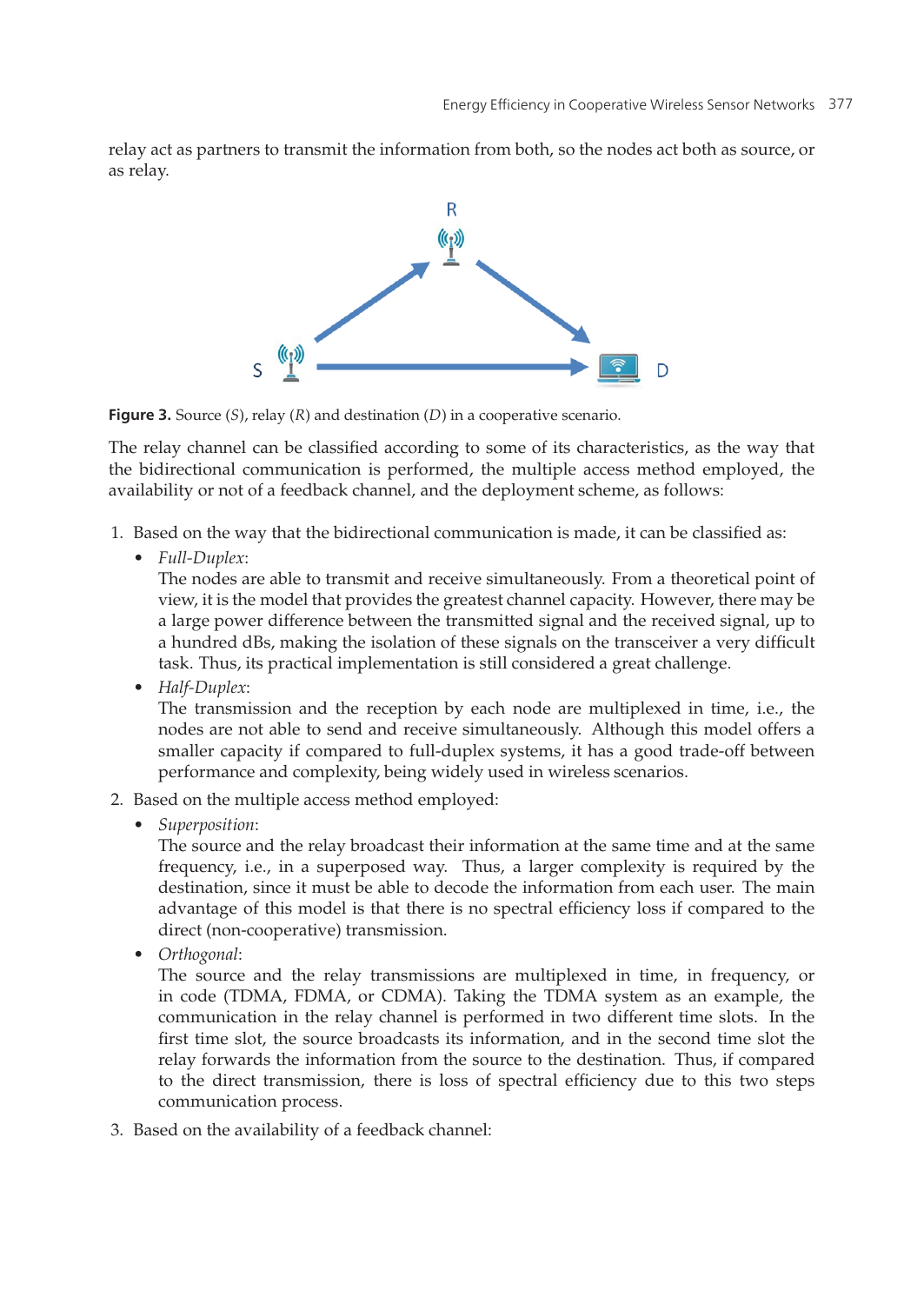- 378 Energy Efficiency The Innovative Ways for Smart Energy, the Future Towards Modern Utilities
	- *No Feedback Channel*:

The communication is only performed in the source-destination and relay-destination directions. The system provides no feedback from the destination.

• *With a Feedback Channel*:

If there is a communication channel in both directions, the destination can exchange information with the source and the relay nodes to optimize the communication. The relay channel model that makes use of a return channel is able to apply classical retransmission techniques, and is denoted in [38] as a generalization of Automatic Repeat reQuest (ARQ) protocols.

- 4. Based on the deployment scheme and the mobility:
	- *Ad-Hoc Relays*:

In general, the ad-hoc relays consist of other users that have information to send, share the same wireless environment, and are willing to cooperate. These relays usually face similar channel conditions to those faced by the source in relation to the destination.

• *Infra-Structured Relays*:

They are relays that operate in a dedicated manner, i.e., devices that are fixed and do not have information of their own to transmit. Furthermore, it can be assumed that the relay will be under better channel conditions in relation to the destination, since these devices are installed by the service provider with the appropriate positioning and antennas height as to optimize the communication.

## **2.3. Cooperative communication protocols**

Some of the most known cooperative protocols for the wireless channel were presented in [20], as the Amplify-and-Forward (AF) and Decode-and-Forward (DF) protocols, while some other options can be found in [19, 21, 23]. The main idea of the AF protocol is that the relay only amplifies the received signal from the source, in order to compensate for the effects of the source-relay channel, and then the information is forwarded to the destination, as illustrated by Figure  $4(a)$ . In the DF protocol, illustrated by Figure  $4(b)$ , the relay tries to retrieve the information sent by the source, converts it to information bits, re-encodes them, modulates, and then forwards the message to the destination.



**Figure 4.** Cooperative protocols.

The DF protocol has at least three major variants: Fixed DF (FDF), Selective DF (SDF), and Incremental DF (IDF). In the FDF protocol the relay always acts in the communication, i.e., the message sent by the source is always forwarded to the destination, regardless the fact that the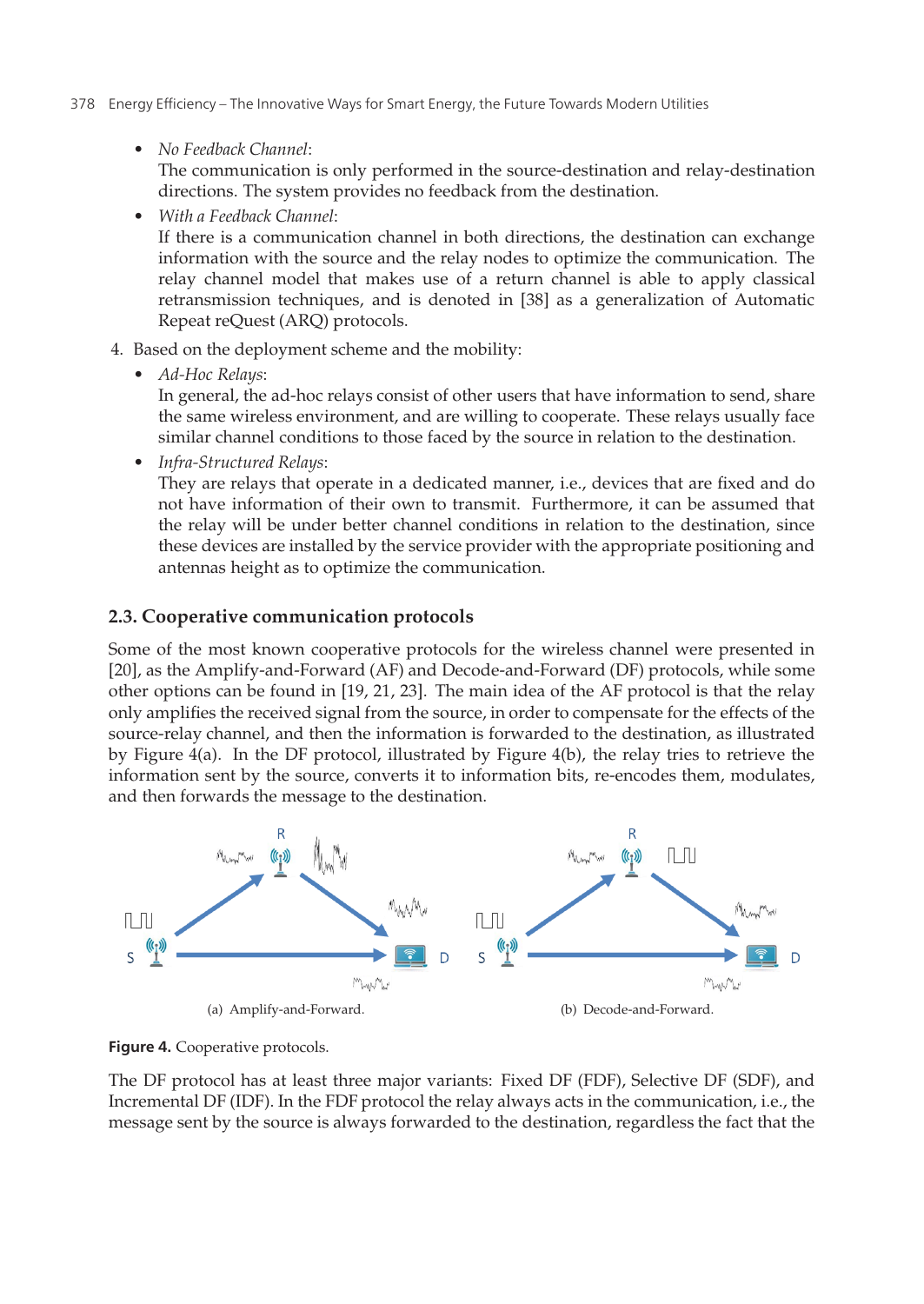decoding at the relay was successfully performed or not. The disadvantage of this protocol is that the error propagation can be very large, reducing the system performance. The SDF protocol, on the other hand, establishes a condition for the relay to act. The objective is to allow the relay to detect whether the estimated message corresponds to the original message from the source or not. Thus, the information is only forwarded to the destination by the relay if the estimation is error free. Finally, the IDF protocol exploits the feedback channel from the the destination, so that the relay acts only if requested.

Another cooperative protocol that is less employed, but not less relevant, is the Compress-and-Forward (CF). In the CF protocol, the relay quantizes and compresses the message from the source, and then forwards it to the destination. Although [19] shows that the CF protocol can have better performance than the AF and DF protocols in some situations, CF is less employed due to the difficulty of implementation in practical systems.

## **2.4. Coded cooperation**

With the use of error-correcting codes by the source, the information symbols vector, which represents a non-deterministic and uncorrelated sequence, is converted into a codeword vector, which adds redundancy to the symbols of the original word, introducing a correlation degree in the symbols to be sent. Thus, the decoding process in the receiver may be able to recover symbols that were incorrectly received due to the channel attenuation effect and noise at the receiver. Different error correction methods have been proposed over the years, among which the block codes, the convolutional codes, the turbo codes, and the Low-Density Parity-Check (LDPC) codes can be cited. Among these codes, the turbo and the LDPC codes are the ones that have the performance closer to the theoretical limit predicted by [27], and greatly outperform the convolutional and the block codes, although the former require in general more complex decoding algorithms.

The coded cooperation can be classified into two main types: Repetition Coding (RC) and Parallel Coding (PC). In repetition coding the same encoder is used in both the source and the relay, sending the same information and parity symbols, as shown in Figure 5(a). This technique has the advantage of simplicity in decoding, since the receiver uses the same circuit to decode the received words from the source and from the relay. In the parallel coding, the source and the relay encoders are specially designed to send different parities, increasing the coding robustness and, therefore, the complexity of the encoding and the decoding designs. Figure 5(b) illustrates this strategy.



**Figure 5.** Coded cooperation.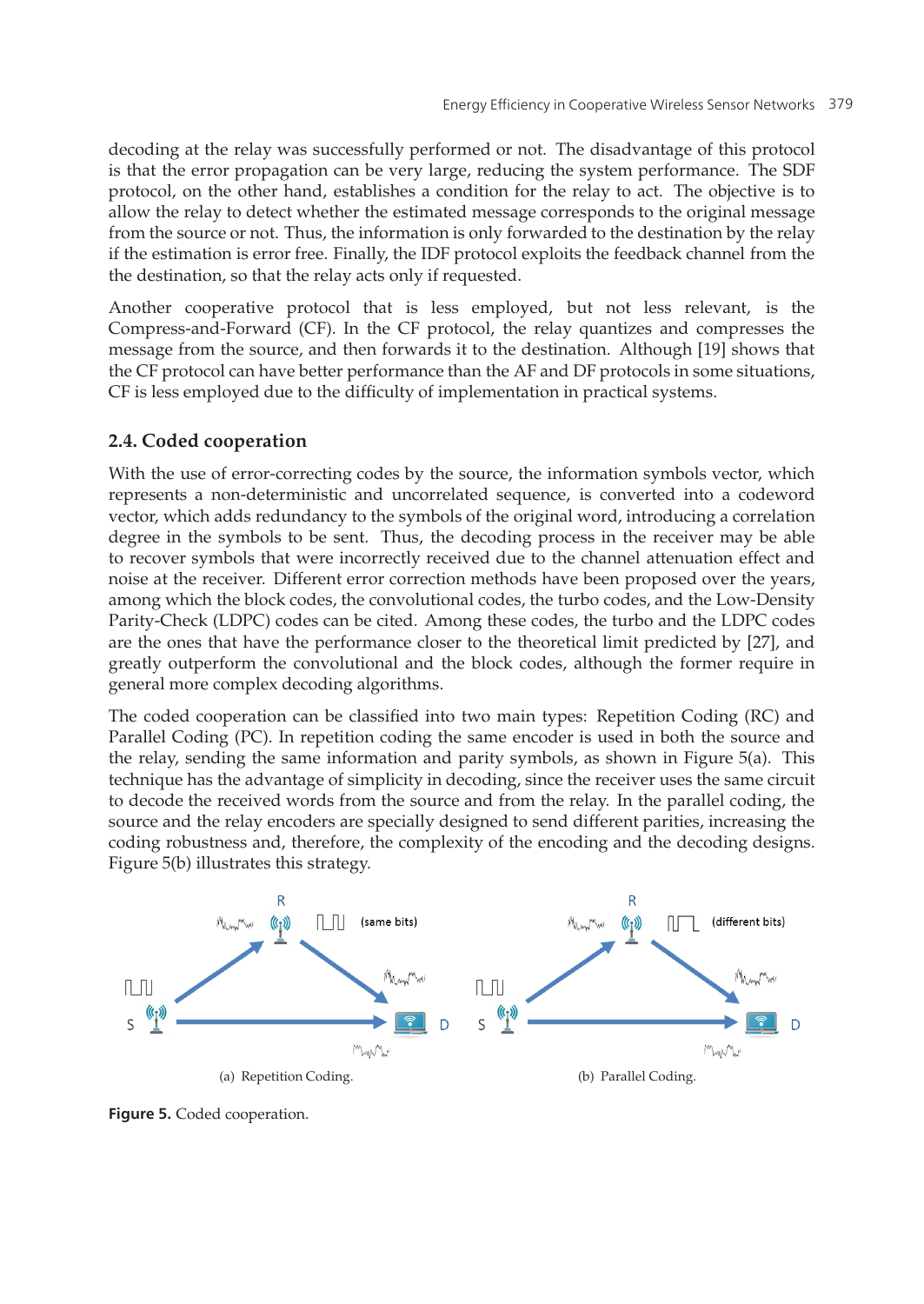Several schemes using repetition coding can be found in the literature, as in [29, 36]. Parallel coding had as pioneers the authors of [37], followed by [15, 36]. The results from these works show that the parallel coding outperforms the repetition coding in terms of error probability, specially when irregular LDPC or turbo codes are used. However, these codes need to be specially designed for the relay channel, substantially increasing the complexity. Another important factor is that the decoding process at the destination also becomes more complex.

## **3. Application of cooperative protocols to wireless sensor networks**

This section focuses on the application of some cooperative communication concepts to WSNs and its impact on the energy efficiency of the system. Therefore, some non-cooperative and cooperative transmission schemes are analyzed in terms of their total energy consumption. Moreover, aiming at practical telecommunication scenarios, several characteristics of a real wireless network are taken into account for a more accurate performance measure.

In the sequence, some important concepts are presented in Section 3.1, and the transmission techniques are discussed in Sections 3.2 and 3.3. Three relevant nodes in a WSN are considered: one source node *S*, one destination node *D*, and one relay node *R*, where the source tries to communicate with the destination, and the relay is at an intermediate position. Some numerical examples are given in Section 3.4. Moreover, since practical scenarios may be composed of many sensors, the extension of this simple analysis to multiple nodes is discussed in Section 3.5 and further generalized in Section 3.6. Finally, a comparison among different cooperative protocols is given in Section 3.7.

#### **3.1. Concepts**

Typically, the data collected by each sensor in a WSN is transmitted to a fusion center (FC), where estimates are formed based on the aggregated data from the ensemble of the sensors, and where the end user can access such data. Depending on the application of the WSN, the data transmission from the sensor to the FC can be made by radio, infrared, optical, etc. In the case of a wireless communication using radio frequency (RF) circuits, according to [14], a transmission from a node *i* to a node *j* can be written as:

$$
\mathbf{y}_{j} = \sqrt{P_{i} \gamma_{ij}} h_{ij} \mathbf{x} + \mathbf{n}_{ij}, \qquad (1)
$$

where  $y_i$  represents the signal received at the node *j*, while **x** is the original message transmitted by node *i*. From this equation it is possible to notice that the signal received at *j* depends on the power used by node *i* to transmit, denoted by  $P_i$ , the path-loss  $\gamma_{ij}$  between *i* and *j*, which will be detailed in the sequence, and on the characteristics of the wireless medium  $h_{ij}$ . In addition, the received signal is corrupted by the communication noise  $\mathbf{n}_{ij}$ , which is typically modeled as additive white Gaussian noise (AWGN), with variance  $N_0/2$ per dimension, where  $N_0$  is the thermal noise power spectral density per hertz.

The path-loss between  $i$  and  $j$  is a factor that expresses the attenuation of the signal propagating through the wireless channel. The path-loss depends on the distance between the transmitter and the receiver and is given by:

$$
\gamma_{ij} = \frac{G\lambda^2}{(4\pi)^2 d_{ij}^{\alpha} M_l N_f},\tag{2}
$$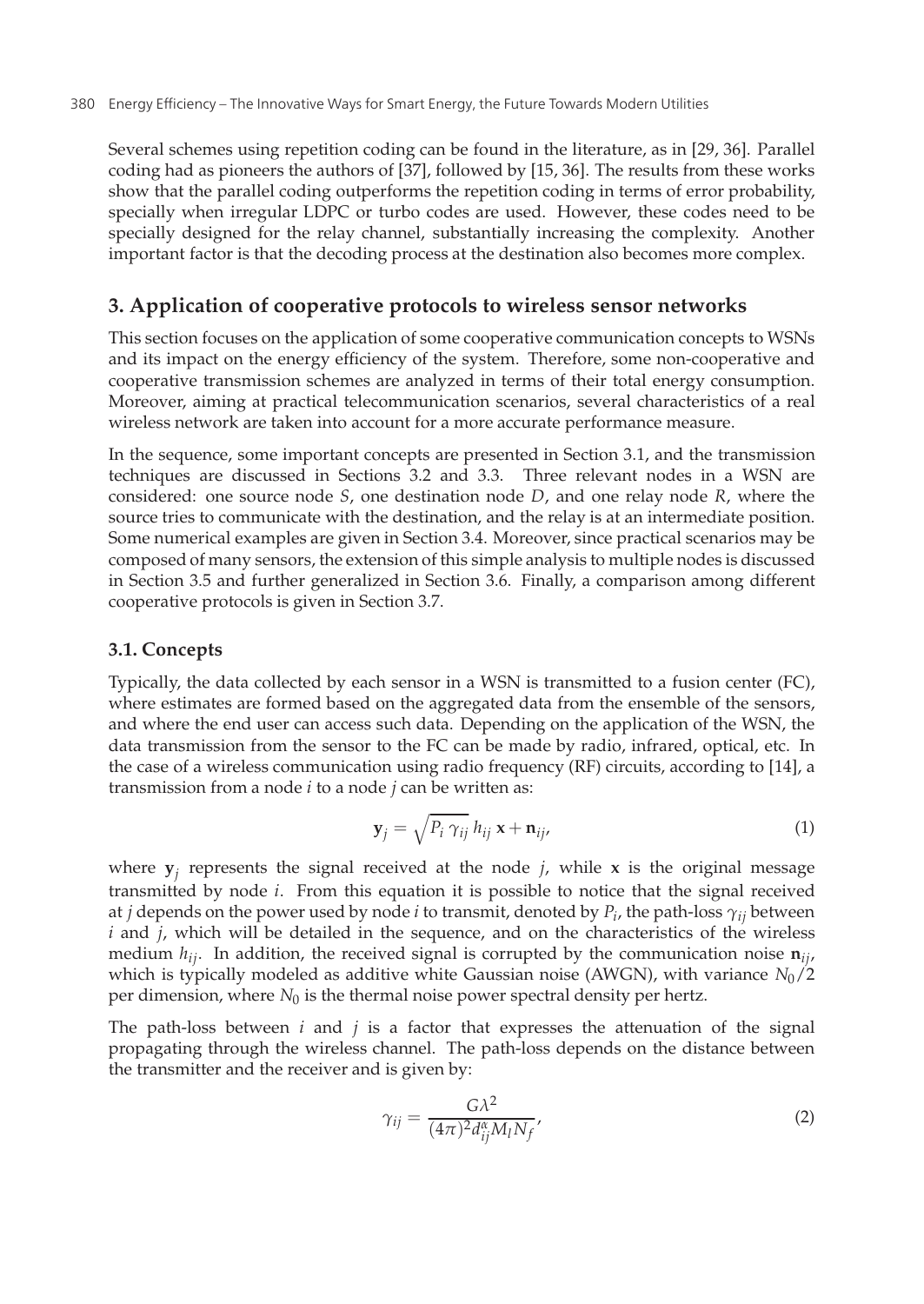where *G* includes the gain of the antennas of the transmitter and receiver,  $\lambda$  corresponds to the wavelength of the signal being transmitted,  $M_l$  represents the link margin, and  $N_f$  is the noise figure at the receiver. Note that all these terms are constant, and the unique term that varies is *dij*, which is the distance between the nodes *i* and *j*. Finally, *α* represents the path-loss exponent, which usually assumes values between 2 and 4 depending on the type of the environment. For instance,  $\alpha = 4$  is usually assumed for very dense urban areas. For a more detailed explanation on this subject, the work of [14] is suggested as reference.

To describe the behavior of the wireless medium, several probabilistic models can be used depending on the characteristics of this environment. One of the most adopted models is the Rayleigh distribution, which is mostly suitable for non line-of-sight (NLOS) communications, meaning that the transmitter and the receiver have no direct link to each other, and communication is achieved through signals reflected in different directions. Nevertheless, WSNs often experience at least a portion of LOS between the nodes, specially in dense networks. With the nodes closer to each other, there exists a higher probability of an available direct communication path between two nodes. Another statistical model that can be used in such conditions is the Nakagami-*m* distribution. In such distribution the severity of the fading can be adjusted by the parameter *m*. Lower values of *m* represent a channel with little or no LOS, while higher values of *m* are representative of some relevant LOS. Experimental results in [34] show that *m* = 1 suits NLOS scenarios (where Nakagami-*m* is equal to the Rayleigh distribution in this case) and  $m = 2$  models a scenario with some LOS.

Then, an important concept in the transmission between *i* and *j* is the Signal-to-Noise Ratio (SNR) in the *i*-*j* link, defined as:

$$
SNR_{ij} = |h_{ij}|^2 \cdot \frac{\gamma_{ij} P_i}{N},\tag{3}
$$

where  $N = N_0 \cdot B$  is the noise power spectral density, with *B* being the system bandwidth.

Finally, another important concept in the wireless transmission is the outage probability. An outage event between *i* and *j* occurs when the SNR at the node *j* falls below a threshold *β* which allows error-free decoding. The term *β* can be calculated based on the capacity of the channel given in [14] resulting in  $\beta = 2^{\Delta} - 1$ , where  $\Delta$  is the system spectral efficiency. Then, the outage probability depends on the probabilistic model used for the wireless channel, so that in the case of Nakagami-*m* fading is given by:

$$
O_{ij} = \frac{\Psi\left(m, \frac{mN(2^{\Delta}-1)}{\gamma_{ij}P_i}\right)}{\Gamma\left(m\right)},\tag{4}
$$

where  $\Psi(\cdot, \cdot)$  is the incomplete gamma function and  $\Gamma(\cdot)$  is the complete gamma function. At high SNR, according to [32], the outage probability in (4) can be approximated as:

$$
\mathcal{O}_{ij} \simeq \frac{1}{\Gamma(m+1)} \left[ \frac{mN(2^{\Delta}-1)}{\gamma_{ij} P_i} \right]^m.
$$
 (5)

The energy efficiency is analyzed in terms of the total energy consumption per bit of the wireless transmission. In the case of WSNs, the following aspects must be taken into account to compute the energy consumption: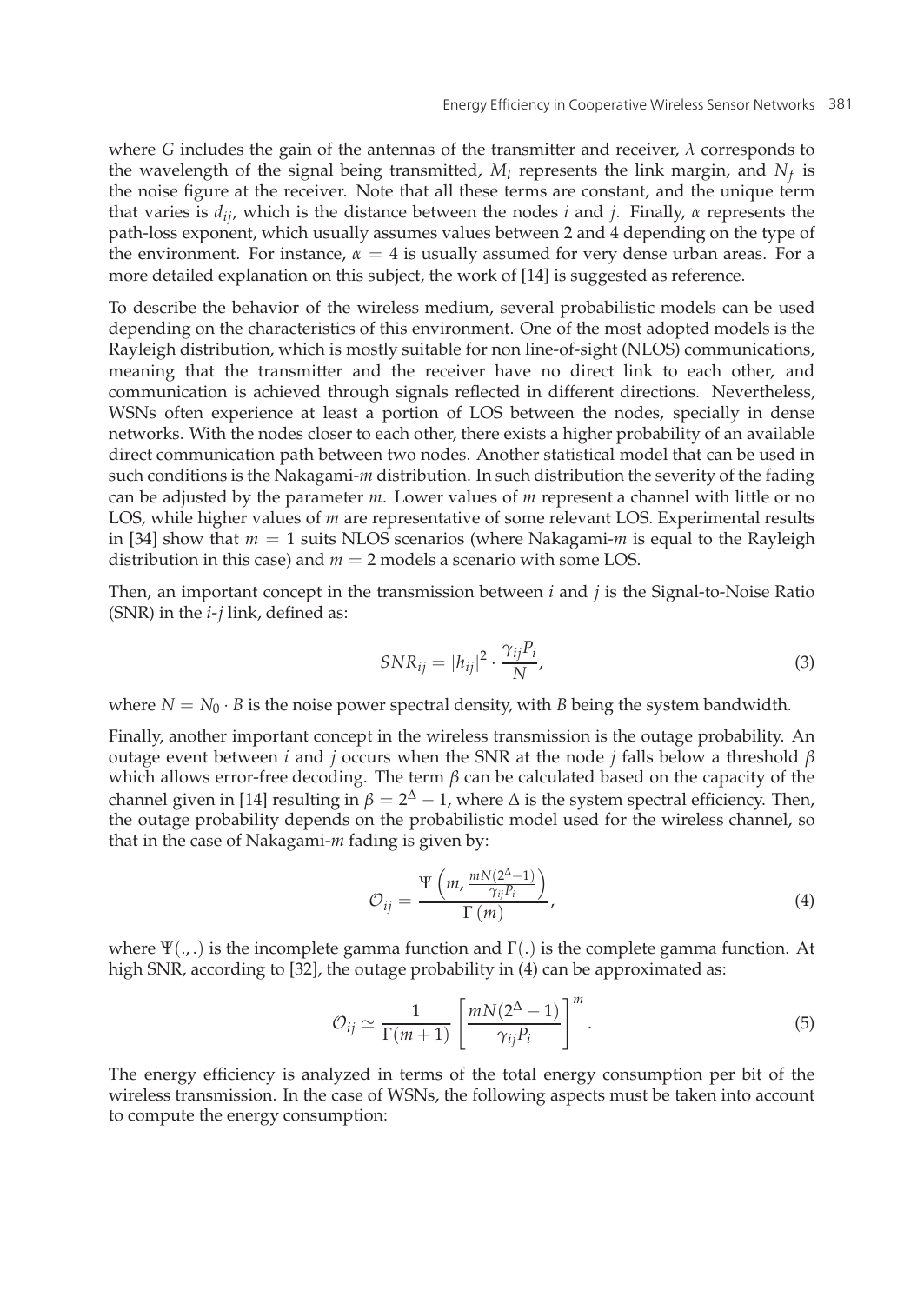- the power  $P_i$  required by node  $i$  to transmit the data, which depends on the distance between *i* and *j*;
- the additional power wasted by the power amplifier, which is proportional to  $P_i$ ;
- the power consumed by the RF circuitry of the transmitter and of the receiver;
- the bit rate of the communication.

It is noteworthy that, since the focus is on WSNs, where the nodes are typically equipped with narrow-band single-carrier transceivers, the power consumed by internal signal processing is very small when compared to the circuitry power consumption, and therefore can be neglected in this energy consumption analysis. If broadband multi-carrier transceivers were considered, as for instance in [5], then the power consumption of the baseband processing should also be taken into account. Moreover, in a more general wireless network concept, some control messages may be exchanged by the nodes in order to acknowledge if the packets have been correctly received or not. However, as shown in [8], the impact of these control messages in the overall energy consumption is also negligible since these messages are usually much smaller than the message of interest **x**.

Then, the total energy consumption per bit in a transmission from *i* to *j* can be expressed as:

$$
E_{ij} = \frac{P_{PA,ij} + P_{TX} + P_{RX}}{R_b},\tag{6}
$$

where  $P_{PA,ij} = \frac{\xi}{\eta} P_i$  is the power consumed by the power amplifier, which depends on the peak-to-average ratio *ξ* of the employed modulation scheme and on the drain efficiency *η* of the power amplifier,  $P_{TX}$  and  $P_{RX}$  are the RF circuitry power consumption for transmitting and receiving, respectively, and  $R_b = \Delta \cdot B$  corresponds to the bit rate in bits/s. A representative model for the RF circuitry is given in [10], illustrated by Figure 6, which represents the state of the art for current hardware for sensor technologies, as also depicted in [9]. From the figure, the following components can be identified for the transmit circuit: digital-to-analog converter, mixer, transmission filter and frequency synthesizer, with the respective power consumptions given by  $P_{DAC}$ ,  $P_{mix}$ ,  $P_{fill}$  and  $P_{syn}$ , totalizing:

$$
P_{TX} = P_{DAC} + P_{mix} + P_{fill} + P_{syn}.
$$
\n<sup>(7)</sup>

At the receiver side, the following components can be identified: frequency synthesizer, low noise amplifier, mixer, intermediate frequency amplifier, and analog-to-digital converter, with the respective power consumptions of  $\bar{P}_{syn}$ ,  $\bar{P}_{LNA}$ ,  $P_{mix}$ ,  $P_{IFA}$ ,  $P_{fill}_{r}$  and  $\bar{P}_{ADC}$ , totalizing:

$$
P_{RX} = P_{syn} + P_{LNA} + P_{mix} + P_{IFA} + P_{fil_{rx}} + P_{ADC}.
$$
\n(8)

In the sequence, some wireless transmission schemes are presented. Specifically, a simple single-hop scheme is analyzed in Section 3.2, while cooperative amplify-and-forward is analyzed in Section 3.3.

#### **3.2. Traditional non-cooperative transmission**

Single-hop (SH) is the simplest communication scheme involving only two nodes, with a direct transmission from *S* to *D*, as illustrated by Figure 7. The total energy consumed per bit of SH can be simply obtained by replacing *i* and *j* by *S* and *D* in (6):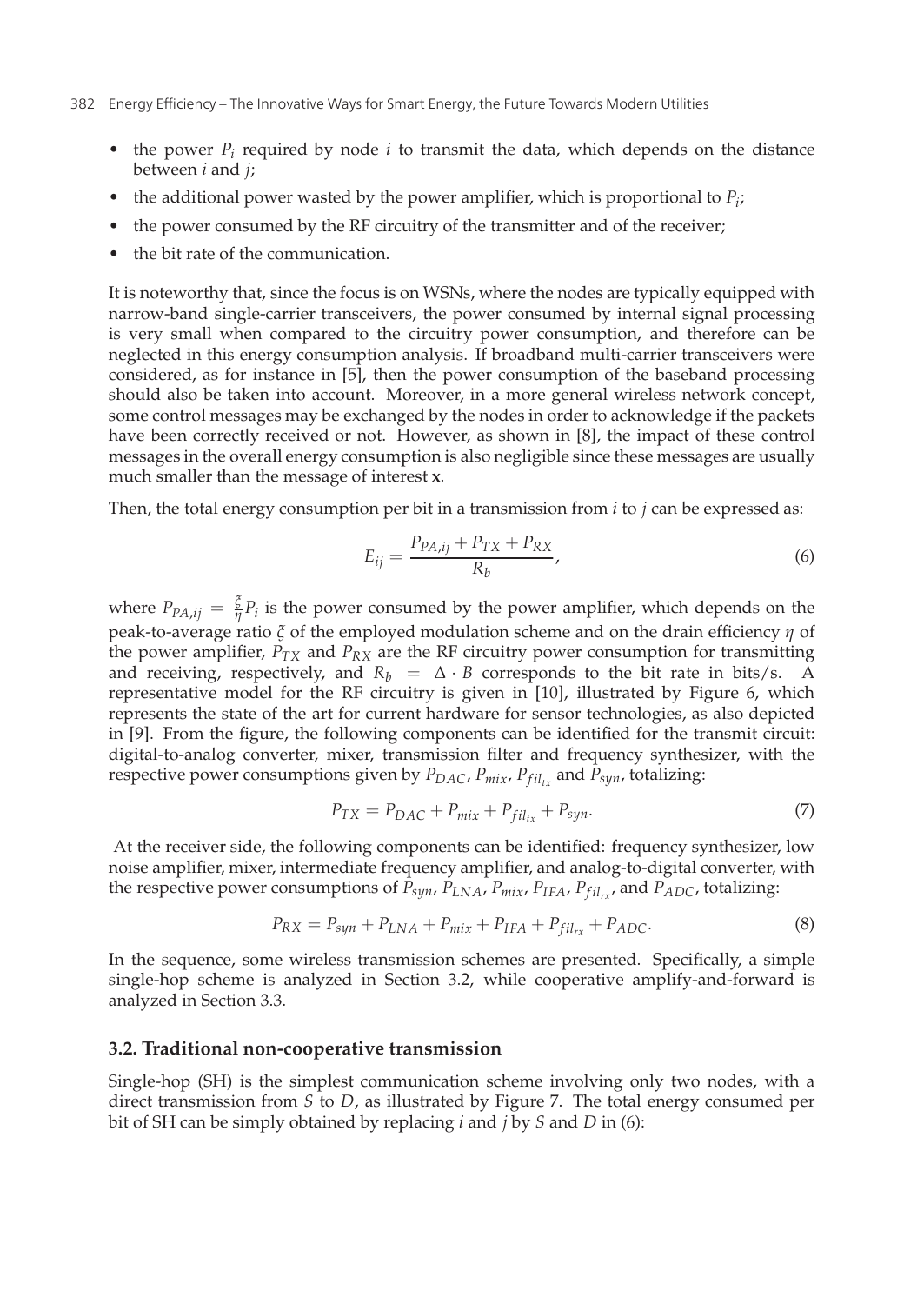

**Figure 6.** Block diagram for the TX and RX circuits.

$$
E_{SH} = \frac{P_{PA,SD} + P_{TX} + P_{RX}}{R_b}.\tag{9}
$$

Note that to minimize the energy consumption  $P_{P A, SD}$  must be minimized, since  $P_{TX}$  and  $P_{RX}$ 



**Figure 7.** Single-hop transmission scheme.

are fixed and depend on the current technology. In order to do so, the following methodology can be applied:

- 1. a target outage probability  $\mathcal{O}^*$  is established at the destination. In other words,  $\mathcal{O}^*$ represents the maximum amount of frame error rate that the system may accept.
- 2. based on the outage probability of the scheme, which for the case of SH is given by (5) while replacing *i* and *j* by *S* and *D*, the optimal transmit power can be found as the minimal power that still reaches the outage threshold  $\mathcal{O}^*$ .

Such strategy has been widely exploited in the literature, and for some more detailed examples the works of [7, 8, 17, 25] are given as references.

#### **3.3. Cooperative amplify-and-forward transmission**

Many cooperative protocols can be applied to WSNs in order to improve the throughput performance, or to reduce the energy consumption of the network. For instance, Selective and Incremental Decode-and-Forward have been analyzed in [7, 8, 17, 25, 28]. Nevertheless, motivated by the simplicity of analog schemes and since no decoding is required at the relay node in this case, Amplify-and-Forward is considered in this section.

In the cooperative transmission, two time slots are reserved for the communications process. In the first time slot the source broadcasts its message, which is received by the destination and also overheard by the relay. Then, in the second time slot, the relay amplifies the received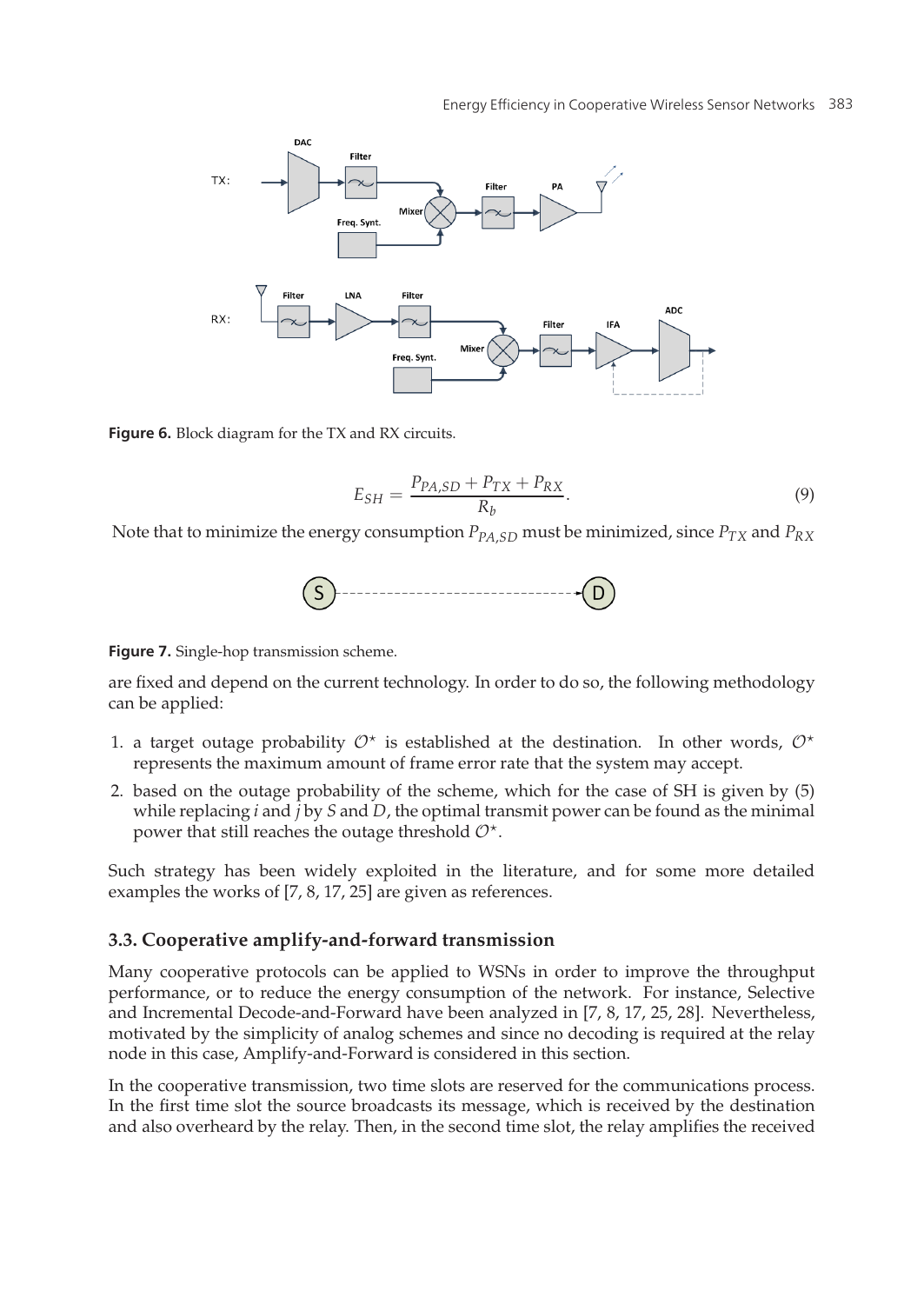message and forwards it to the destination. At the receiver, a combination between the two received signals is made, which increases the performance. However, note that the cooperative transmission presents an inherent spectral efficiency loss when compared to SH, since the end-to-end throughput is reduced to half due to the communication in two time slots. Such spectral efficiency loss can compromise the performance of some systems. In order to avoid this, the nodes in the AF scheme must transmit with a higher spectral efficiency. Thus, the nodes are assumed to operate with a spectral efficiency two times higher than that in SH. The main concern here is to obtain the same end-to-end throughput in both transmission schemes.

Therefore, since the spectral efficiency is multiplied by two, an outage event occurs when the received SNR falls below a threshold of  $\beta' = 2^{2\Delta} - 1$ . Then, the outage probability of each *i*-*j* link becomes:

$$
\mathcal{O}_{ij} \simeq \frac{1}{\Gamma(m+1)} \left[ \frac{mN(2^{2\Delta} - 1)}{\gamma_{ij} P_i} \right]^m.
$$
 (10)

In addition, another important aspect in analyzing the energy consumption of AF is the exploitation of a feedback channel. The energy consumption of AF differs if a feedback channel is present or not. For instance, when a feedback is not available, the relay will always retransmit the message from the source in the second time slot, independently on the result of the first transmission. In such case, the total energy consumption of AF can be expressed by:

$$
E_{AF} = \frac{P_{PA,S} + P_{TX} + 2P_{RX}}{2R_b} + \frac{P_{PA,RD} + P_{TX} + P_{RX}}{2R_b},
$$
\n(11)

where the first term corresponds to the transmission from *S* to *R* and *D*, and the second term corresponds to the transmission from *R* to *D*. Moreover, note that all terms are divided by two, since with a spectral efficiency multiplied by two, each individual transmission is two times faster. It is also noteworthy that, since both the relay and the destination listen to the source transmission in the first time slot, additional energy is consumed by the receive hardware (represented by  $2P_{RX}$ ). In (11),  $P_{PA,S}$  and  $P_{PA,RD}$  represent the power consumed by the source and by the relay, respectively, and can be obtained based on the outage probability of the cooperative scheme.

On the other hand, Incremental AF (IAF) exploits a feedback channel from the destination so that the relay retransmits only if the destination could not decode the message from the source in the first time slot. This clearly leads to an energy improvement when compared to AF without feedback, since the transmission from the relay may not be always necessary. The energy consumption of IAF can be expressed as:

$$
E_{IAF} = \frac{P_{PA,S} + P_{TX} + 2P_{RX}}{2R_b} + p_{SD} \cdot \frac{P_{PA,RD} + P_{TX} + P_{RX}}{2R_b},
$$
(12)

where the term  $p_{SD}$  represents the probability of incorrect decoding at the destination of the message from the source after the first time slot.

#### **3.4. Numerical examples**

In this section we discuss the energy efficiency of a WSN with three nodes and using the AF protocol. First, consider the required transmission power for single-hop and amplify-and-forward schemes,  $P_{SH}^{\star}$  and  $P_{AF}^{\star}$ . The rest of the system parameters are given by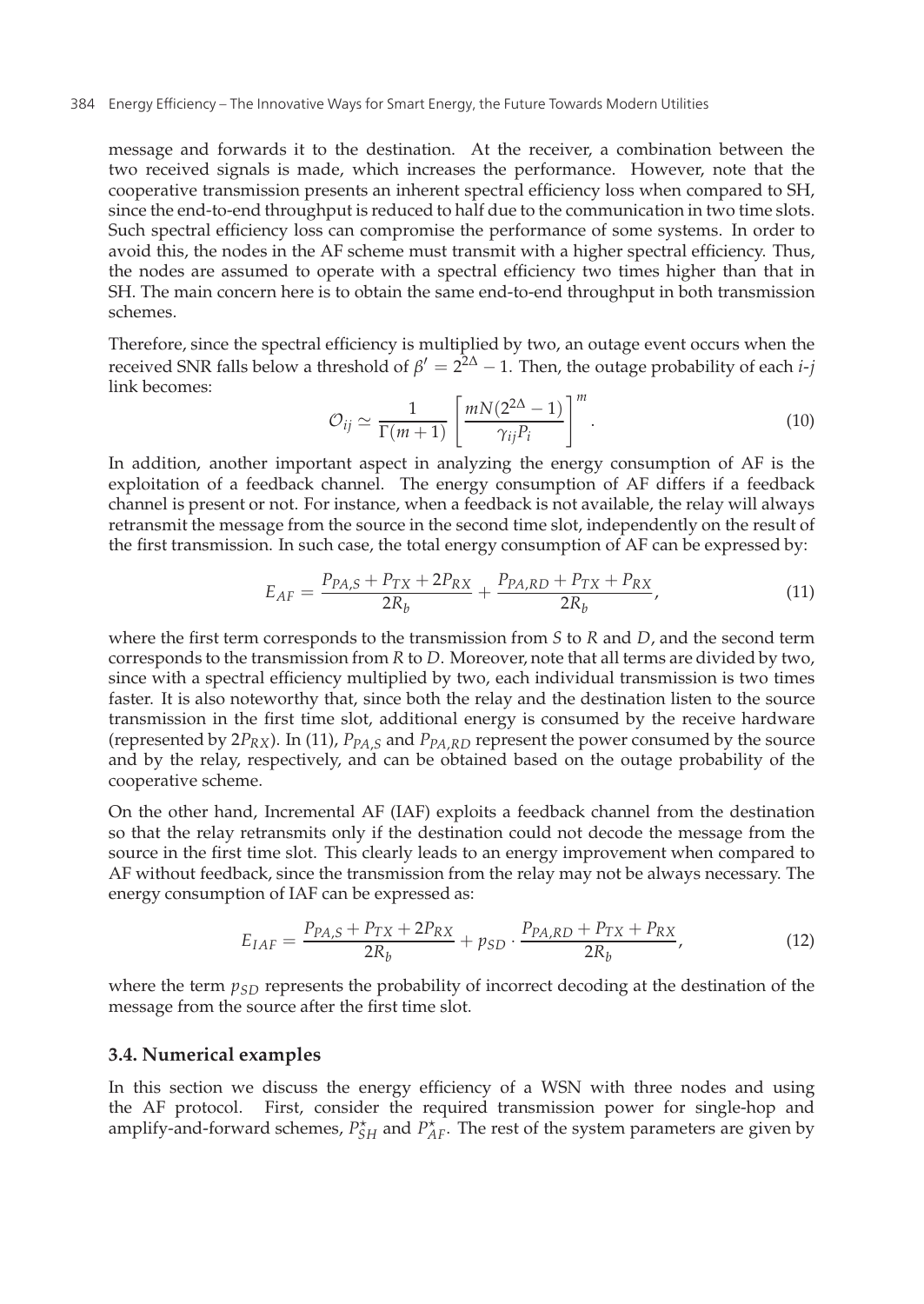Table 1 and the relay is assumed to be at the intermediate position between the source and the destination. Figure 8 shows the required transmit power for each of the transmission schemes for both NLOS and LOS scenarios, where many important conclusions can be obtained. For instance, a significant difference in the required transmit power is observed for NLOS and LOS scenarios. The power consumed by SH is around 22 times smaller in LOS than in NLOS, and 5 times smaller for AF. In addition, the gains of the cooperative transmission becomes evident in Figure 8, where AF consumes up to 11 times less transmit power than the non-cooperative scheme.

| Link Margin                                   | $M_l = 40$ dB                                                                                          |
|-----------------------------------------------|--------------------------------------------------------------------------------------------------------|
| Noise Figure                                  | $N_f = 10$ dB                                                                                          |
| Antenna Gain                                  | $\overline{G} = 5$ dBi                                                                                 |
| Carrier Frequency                             | $f_c = 2.5$ GHz                                                                                        |
| Noise Power Spectral Density $N_0 = -174$ dBm |                                                                                                        |
| Bandwidth                                     | $B=10~\mathrm{KHz}$                                                                                    |
| Path-Loss Exponent                            | $\alpha=2.5$                                                                                           |
| Spectral Efficiency                           | $\begin{cases}\n\Delta = 2 \frac{\text{b}}{\text{s}}/Hz \\ \mathcal{O}^{\star} = 10^{-3}\n\end{cases}$ |
| <b>Target Outage Probability</b>              |                                                                                                        |
|                                               |                                                                                                        |

**Table 1.** System Parameters.



**Figure 8.** Transmit power for SH and AF schemes in Nakagami-*<sup>m</sup>* fading.

A more insightful comparison is given by the total consumed energy per bit for each scheme, *ESH*, *EAF* and *EIAF*. In order to model the circuitry energy consumption, the same parameters as in [10] are used and are listed in Table 2. Figure 9 shows the obtained results where it is interesting to notice that SH is more energy efficient than AF at short transmission ranges. When the distance between the nodes increases, SH is outperformed. This fact is explained by the energy consumption of the circuitry of the additional node involved in AF. When the distance between the nodes is small, the circuitry consumption dominates in the total energy consumption, and therefore SH presents the best performance. On the other hand, while the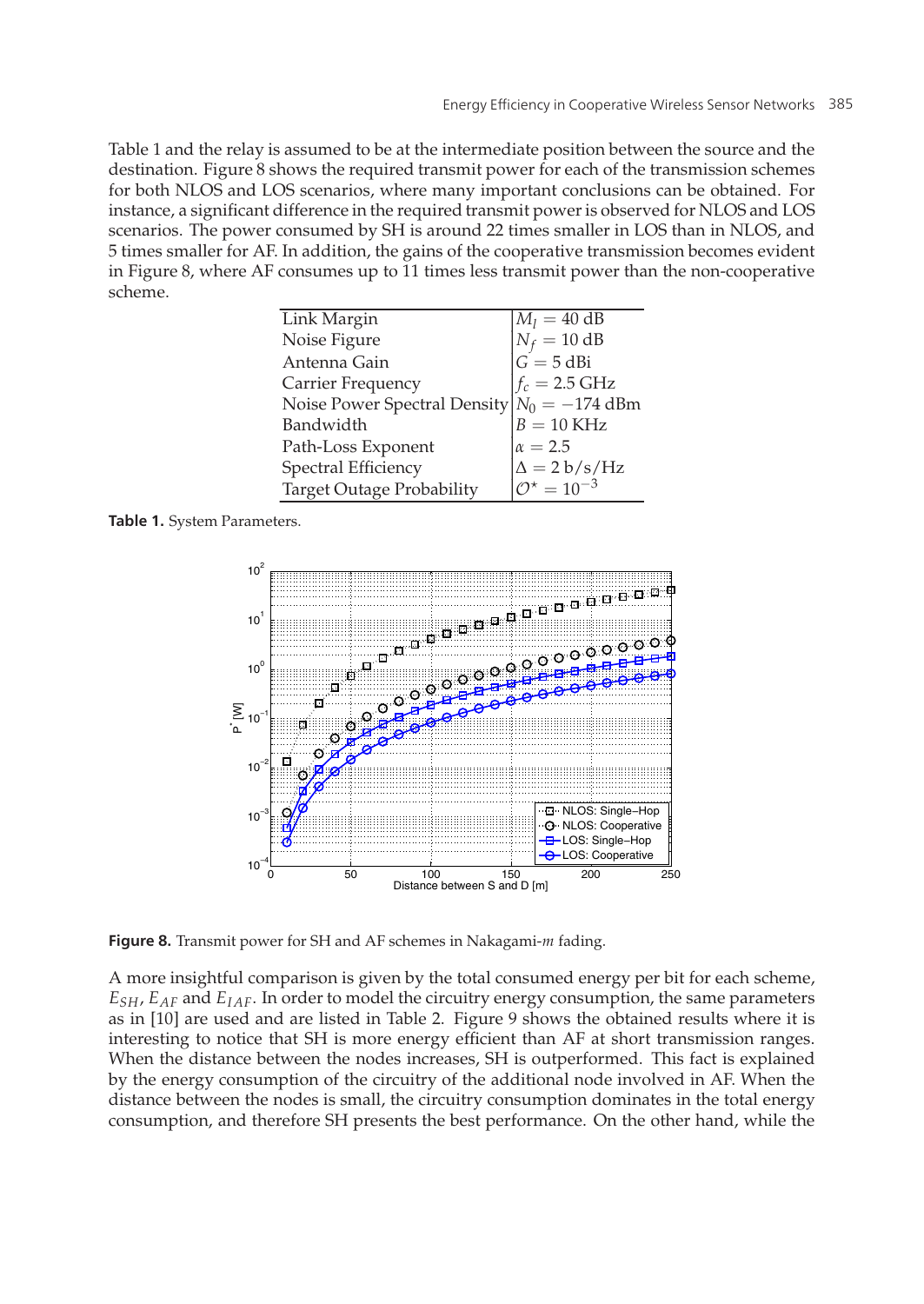distance increases, transmit power becomes more relevant and the cooperation outperforms the other schemes. Considering the NLOS scenario of Figure 9(a), AF is more energy efficient than SH when the *S*-*D* distance is longer than 12 m. On the other hand, observing the LOS scenario of Figure 9(b), it is possible to notice that these values increase considerably, with AF being more energy efficient for distances grater than 52 m, which is four times greater than the distances for the NLOS scenario. Finally, the most interesting conclusion is that IAF outperforms all the other schemes at any transmission range, which shows that a significant performance gain can be obtained with cooperation when a feedback channel is available.

| Mixer                                             | $P_{mix} = 30$ mW                                                                                     |
|---------------------------------------------------|-------------------------------------------------------------------------------------------------------|
| TX/RX Filters                                     | $\begin{cases} P_{fill_{tx}} = P_{fill_{rx}} = 2.5 \text{ mW} \\ P_{syn} = 50 \text{ mW} \end{cases}$ |
| Frequency Synthesizer                             |                                                                                                       |
| Low Noise Amplifier                               | $P_{LNA} = 20$ mW                                                                                     |
| Intermediate Frequency Amplifier $P_{IFA} = 3$ mW |                                                                                                       |
| Analog-to-Digital Converter                       |                                                                                                       |
| Digital-to-Analog Converter                       | $P_{ADC} = 6.7$ mW<br>$P_{DAC} = 15.4$ mW                                                             |
| Drain Efficiency of the Amplifier                 | $\eta = 0.35$                                                                                         |

**Table 2.** RF Circuitry Power Consumption.



**Figure 9.** Total energy consumed per bit for SH, AF without feedback and IAF in Nakagami-*<sup>m</sup>* fading.

### **3.5. Multiple relays**

As it is usual in WSNs, multiple nodes can be available in the network and the cooperative concept can be extended so that there is not only one, but multiple relays. The performance of the cooperative schemes increases with multiple relays since a larger number of independent paths will be available and, consequently, the probability that one of these relays is in good conditions increases. On the other hand, the complexity of the cooperative protocols increases since some criterion for choosing which relay will cooperate must be defined.

Two different approaches for relay selection are discussed in [4]. These two algorithms are named *reactive* and *proactive* relay selection, illustrated by Figure 10. In the reactive algorithm of Figure 10(a) the relay is chosen after the source transmission, and all relays have to listen to the source, what may increase the network energy consumption. On the other hand, the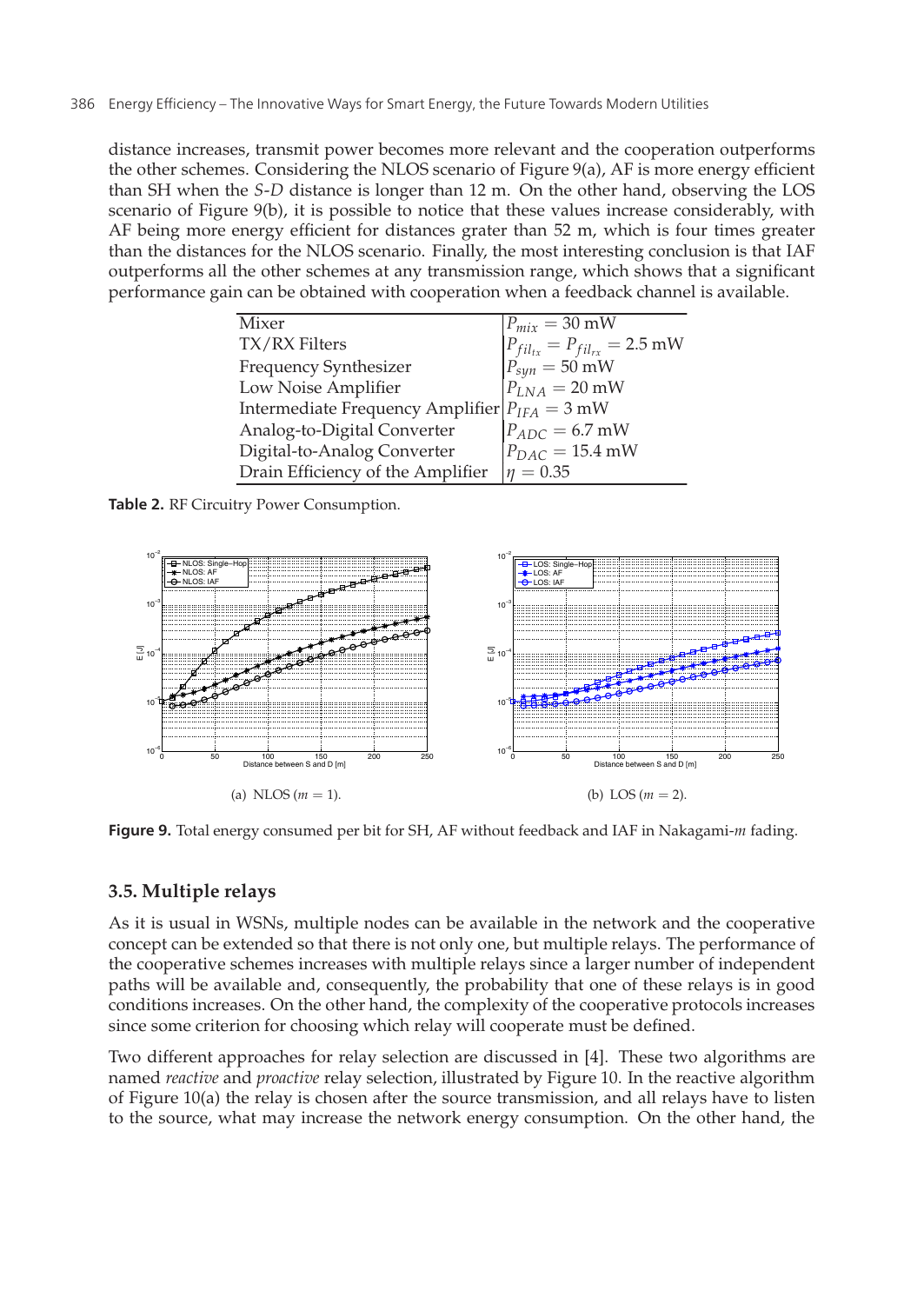proactive algorithm of Figure 10(b) selects the relay before the source transmission, such that only the *a priori* selected relay has to listen to the source. In practice, the reactive algorithm is easier to implement, since it is distributed and no global information about the channel quality of the other nodes is required. Specific details about the implementation of each algorithm will not be discussed in this chapter, and the works of [1, 6, 22] are suggested to the interested reader.



**Figure 10.** Relay selection algorithms.

As an example, consider a network composed by one source *S*, one destination *D*, and *K* relay nodes denoted by  $R_k$ ,  $1 \leq k \leq K$ , where all relays lie at the intermediate position between *S* and *D*. This simplification is only to allow the mathematical tractability of the problem, which may bring important insights into the energy consumption of relay selection algorithms. The relays operate under the IAF protocol, exploiting the presence of the feedback channel from the destination.

In terms of energy consumption, the total consumption depends on the employed relay selection algorithm. In the case of the proactive algorithm, only the *a priori* selected relay and the destination overhear the transmission from the source in the first time slot. Thus:

$$
E_{IAF}^{(pro)} = \frac{P_{PA,S} + P_{TX} + 2P_{RX}}{2R_b} + p_{SD} \cdot \frac{P_{PA,R_kD} + P_{TX} + P_{RX}}{2R_b}.
$$
 (13)

Note that this equation is very similar to (12) in terms of energy consumption, however, the power required to transmit the data decreases with a higher number of relays, since the outage probability decreases with *K*.

On the other hand, in the reactive algorithm, besides the source, the destination and the selected relay, all other  $K - 1$  relays overhear the transmission from the source in the first time slot. Therefore:

$$
E_{IAF}^{(re)} = \frac{P_{PA,S} + P_{TX} + (K+1)P_{RX}}{2R_b} + p_{SD} \cdot \frac{P_{PA,R_kD} + P_{TX} + P_{RX}}{2R_b},
$$
(14)

which clearly indicates a higher energy consumption with respect to the proactive algorithm.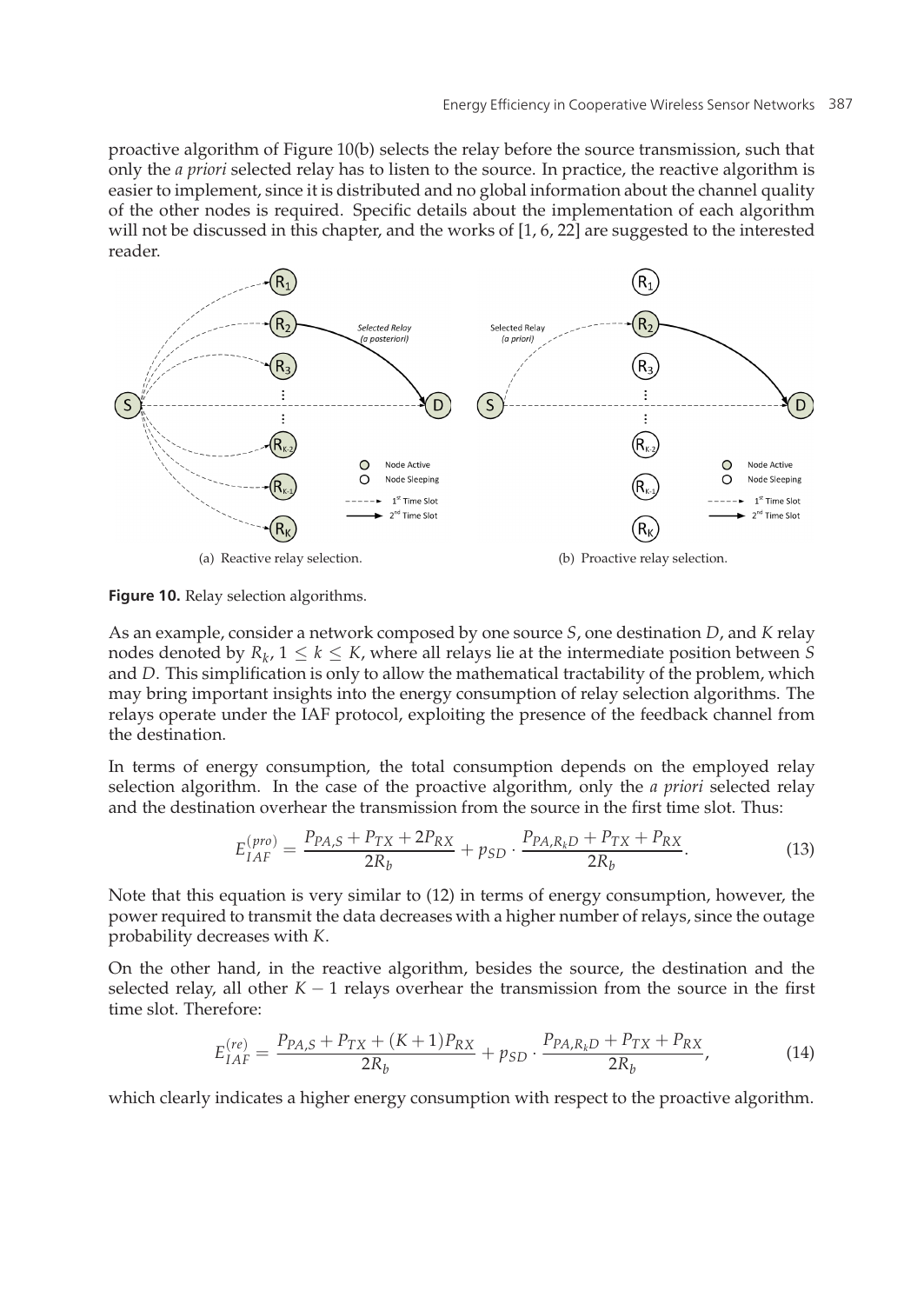The optimal transmit power  $P_{PA}^{\star}$  for  $K \in \{0, 1, 2, 4, 8\}$  is shown in Figure 11 for a NLOS scenario. From the figure it can be observed that IAF requires less transmit power than SH and that the transmit power decreases with *K*. As the transmit power depends only on the outage probability, reactive and proactive algorithms lead to the same results. In the LOS scenario, similar conclusions are obtained.



**Figure 11.** Optimal transmit power required in NLOS for multi-relays WSNs.

The total energy consumption is presented in Figure 12, also for NLOS. Regarding the reactive algorithm, it can be observed from Figure 12(a) that IAF with  $K = 2$  relays is more energy efficient than with  $K = 1$  when  $d_{SD} \geq 49$  m, IAF with  $K = 4$  outperforms  $K = 1$  when  $d_{SD} \ge 72$  m, and IAF with  $K = 8$  outperforms  $K = 1$  when  $d_{SD} \ge 100$  m. It can also be observed that the energy savings in long transmission ranges do not increase linearly with *K*. For instance, reactive IAF with  $K = 8$  is more energy efficient than reactive IAF with  $K = 4$ only when  $d_{SD}$   $>$  264 m, and by a very small margin. In the LOS scenario, the energy savings are even less significant.

It can be also seen from Figure 12(b) that the proactive algorithm takes a better advantage from a larger number of relays. In this case, IAF with  $K = 2$  relays is always more energy efficient than with  $K = 1$ ,  $K = 4$  outperforms  $K = 1$  when  $d_{SD} \geq 38$  m, and  $K = 8$ outperforms  $K = 1$  when  $d_{SD} \geq 53$  m. Moreover, reactive IAF with  $K = 8$  is more energy efficient than reactive IAF with  $K = 4$  already with  $d_{SD} \ge 150$  m, which is a considerable decrease in the energy consumption when compared to the reactive algorithm. This is due to the *a priori* relay selection, since all other relays remain in sleep mode during the source transmission. However, this algorithm depends on a fixed (or reduced mobility) topology, where the channel is constant for a long period, allowing for a pre-selection strategy. In addition, while the transmission range increases, the energy consumption of reactive IAF approaches that of proactive IAF, since the transmit power dominates over the RF circuitry energy consumption.

A more detailed comparison, which also considers the impact of a nonlinear discharge model that the batteries of the sensors may have, is also given in [6].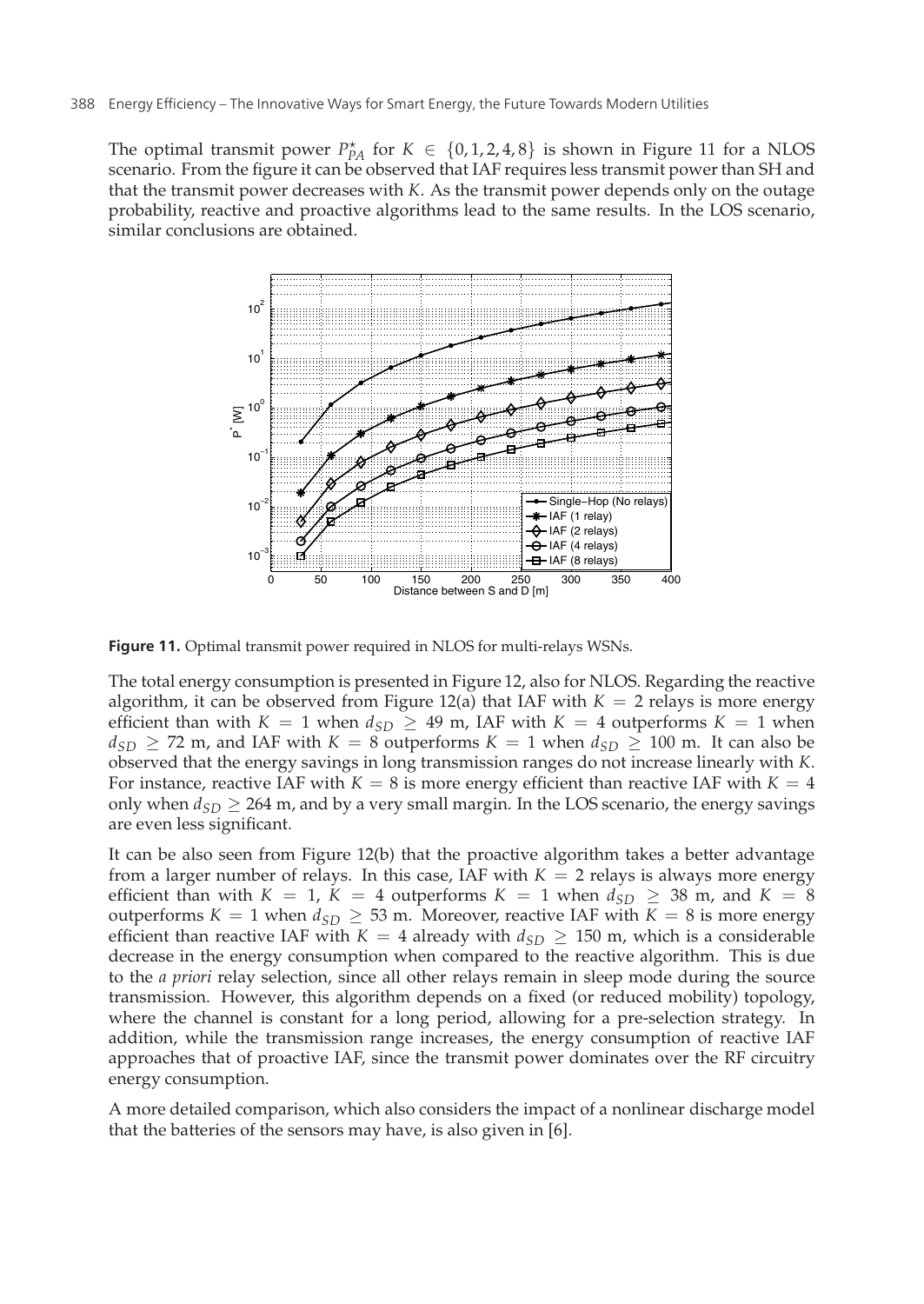

**Figure 12.** Total consumed energy per bit for multi-relays WSNs in NLOS.

## **3.6. Generalized wireless sensor networks**

Simpler scenarios composed by three or more nodes distributed over a line segment are very useful due to the mathematical tractability of the problem. Nevertheless, the sensors in a WSN are usually distributed over a certain region in order to monitor some phenomenon of interest, which characterizes a two-dimensional topology with a random deployment of the sensors. Therefore, one should question if the results obtained over a line segment are still valid for a more general and realistic network scenario.

To investigate a larger scenario, consider that a number of sensors are randomly distributed over a certain area of interest. All the sensor nodes can act as source by gathering information from the environment and sending it to the destination node, which is positioned at the center1. Moreover, any sensor node can be selected to operate as relay. Since multiple nodes are available, relay selection is employed. Here, two strategies are compared: proactive relay selection, and random relay selection. Random relay selection is the simplest selection algorithm, as analyzed in [35], and the choice for the proactive algorithm is due to its good performance in terms of energy efficiency, as shown in Section 3.5.

A total of 121 sensor nodes are randomly deployed over a square area and the energy efficiency of SH and AF are analyzed for different distances between the nodes. Figure 13 plots the most energy efficient scheme as a function of the distance between the nodes in the square area. For instance, a result of 0.8 means that such a scheme is more energy efficient for 80% of the nodes in that scenario. Random relay selection is presented in Figure 13(a), and proactive relay selection in Figure 13(b). Moreover, a LOS scenario is considered. Note that at shorter distances, due to the circuitry consumption provided by the additional transmission of AF, SH is the most energy efficient transmission scheme. However, as transmit power increases with distance, AF presents better efficiency and outperforms SH when the distance between the nodes increases.

When random relay selection of Figure 13(a) is compared to proactive relay selection of Figure 13(b), it is possible to notice that the advantage of AF increases when the best relay is able to be selected, as the percentage of nodes operating with AF is higher when proactive relays

<sup>1</sup> Note that assuming *D* at the center is a general case. For instance, considering *D* at a corner can be seen as a particular case, by dividing the area it into quadrants.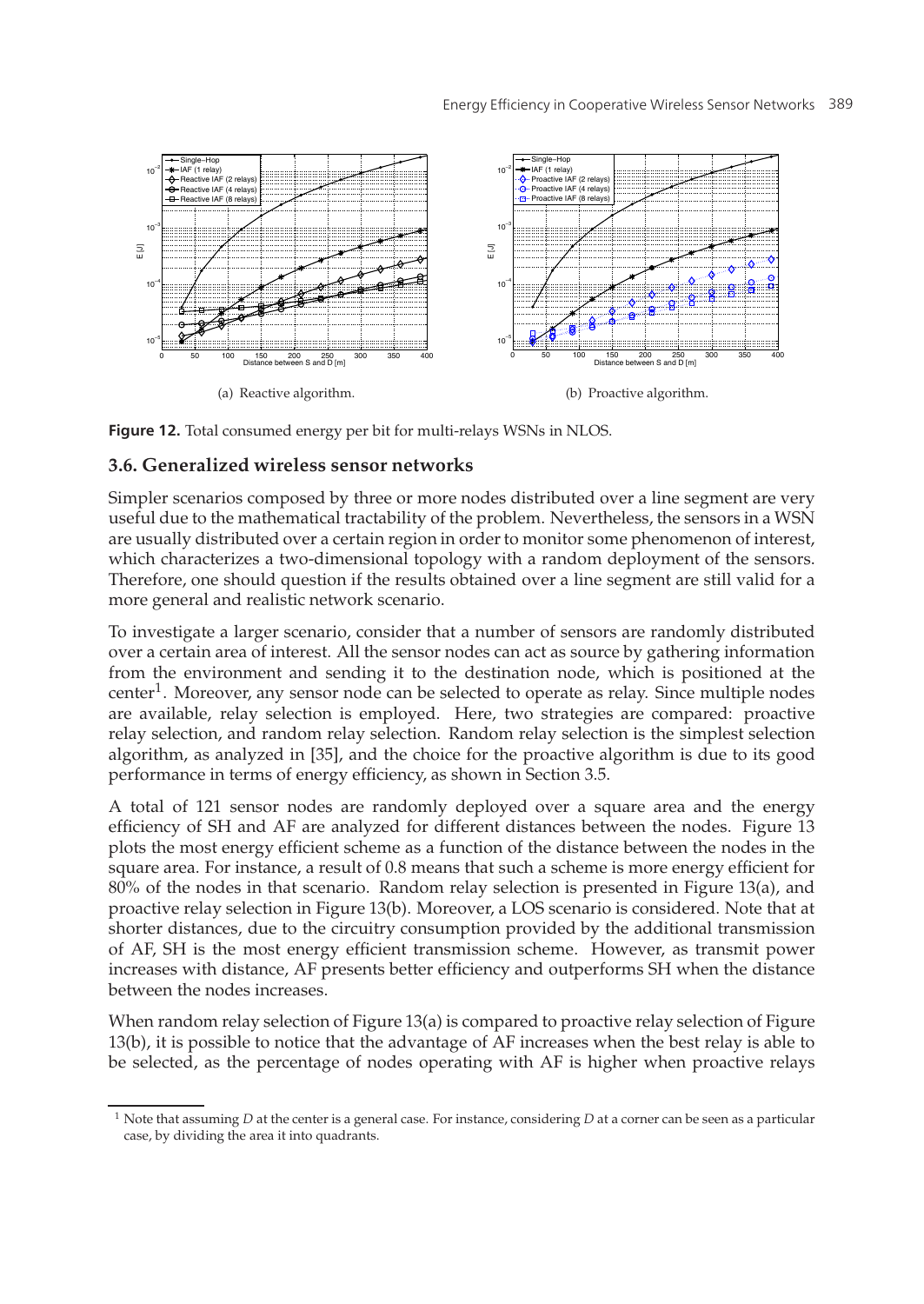

**Figure 13.** The most efficient transmission scheme, considering SH and AF, for different distances between nodes in LOS.

selection is employed. In addition, if a return channel is available, IAF is the most energy efficient method for all distances. Under NLOS, AF is the most energy efficient scheme for all cases, regardless of the availability of a return channel or not. The energy consumption in LOS is 3.5 times lower than in NLOS, and the availability of a feedback channel also presents a significant impact on the energy consumption, as IAF consumes up to six times less than AF without feedback. This results corroborate with the findings of Section 3.4, showing that the mathematical predictions obtained for simpler scenarios of a few nodes are representative of more general cases of wireless sensor networks.

## **3.7. Other cooperative protocols**

The energy efficiency analysis carried out so far assumes that the cooperation may occur using the Amplify-and-Forward protocol, whose use is motivated by its low complexity. Nevertheless, other cooperative protocols exist and could be also applied to WSNs, as described in Section 2.3. For instance, the Decode-and-Forward protocol is also of practical interest. In DF, the relay no longer operates in the analog mode, but the message received from the source is decoded by the relay, re-encoded, and then forwarded to the destination.

From a practical point of view, AF is very interesting due to its simplicity and DF may be more robust to transmission errors. Moreover, one important characteristic of DF is that different channel codes can be used at the source and relay, which is known as parallel coding (PC), in opposition to repetition coding (RC) when source and relay use the same channel code. The difference among these protocols in terms of energy consumption comes from the difference in the outage probability of each scheme. For the the derivation of the outage probability of these three schemes, the work of [16, 18] are recommended references.

The goal of the following analysis is to compare the energy efficiency of each one of these cooperative techniques: AF and DF. Since in WSNs the nodes are usually assumed to have the same hardware configurations, only DF with repetition coding is considered<sup>2</sup>.

<sup>&</sup>lt;sup>2</sup> DF with parallel coding requires different encoders at source and relay, such that the relay forwards the message from the source with a different codebook, increasing the error correction capability of the network. However, the hardware complexity increases with this protocol. Nevertheless, for a more detailed comparison including DF with PC, the work of [16] is suggested for the interested reader.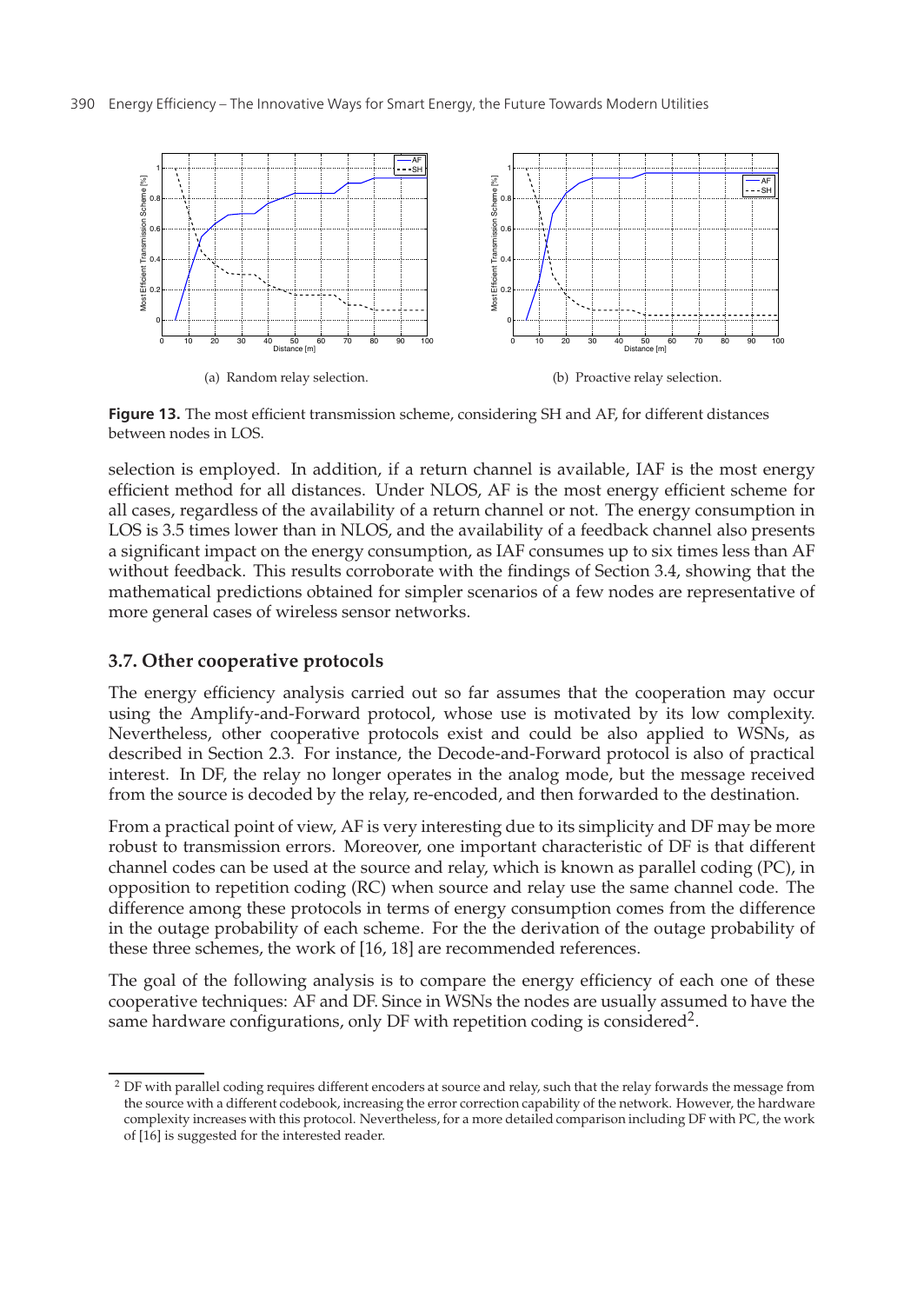As the outage probability of these schemes behaves differently according to the relative position of the relay with respect to the source, the energy consumption of each scheme is analyzed with respect to the relative position of the relay, which is defined as  $d_r = d_{SR}/d_{SD}$ . Figure 14 illustrates the energy efficiency of these schemes when *dr* is between 0.1 and 0.9, with the distance between the source and the destination being of  $d_{SD} = 50$  m. Note that when the relay is close to the source (when  $d_r$  is small) both AF and DF present similar performance in terms of energy consumption. On the other hand, when *R* is not so close to the source (when  $d<sub>r</sub> > 0.4$  according to Figure 14), the AF method outperforms DF. The SH consumed energy is also shown as comparison, but note that it is constant since the SH performance is not a function of  $d_r$ . These results show that AF can be a very good option for WSNs.



**Figure 14.** Total consumed energy per bit of AF and DF with RC for  $d_{SD} = 50$  m.

## **4. Final comments**

Although sensor nodes have existed for decades, the modern development of tiny sensor nodes is due to recent advances in hardware miniaturization, making possible to produce silicon footprints with more complex and lower powered microcontrollers. As a consequence, a large number of modern applications makes use of such devices. However, many challenges are still to be faced in the development of these systems. Nowadays, one major concern in the sensors industry is to develop low cost sensors with low energy consumption.

Coupled with the hardware development for WSNs, many advances have been reached in the telecommunications industry in the last years. Since WSNs are composed by many nodes, usually close to each other, the broadcast nature of the wireless medium can be exploited by the use of cooperative techniques. As shown in Section 2.1, spatial diversity is a promising technique to improve system performance, and cooperative communications, discussed in Section 2.2, is a practical way to achieve spatial diversity with small-sized devices, where the use of multiple antennas may not be possible. The use of cooperative protocols, as those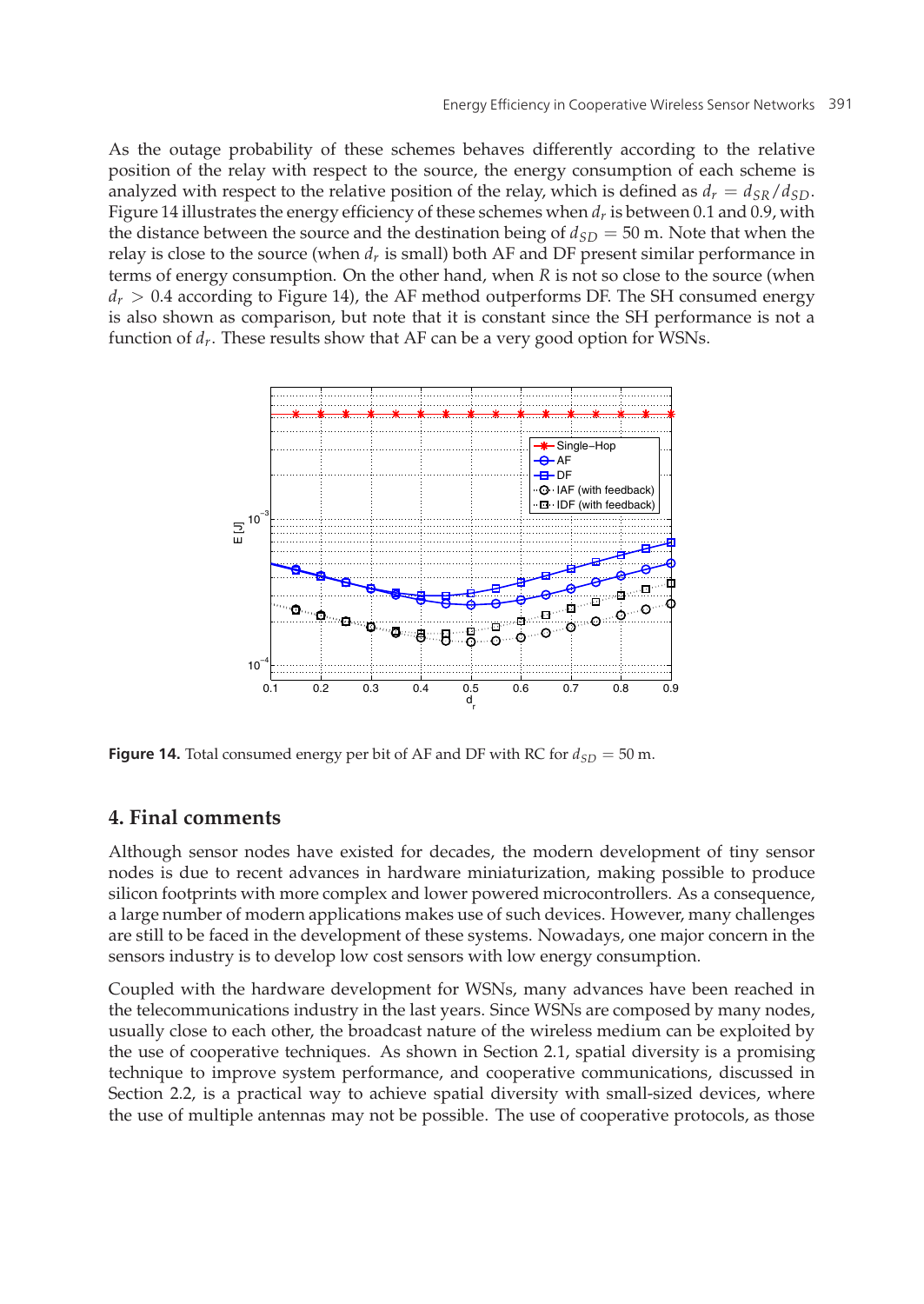presented in Section 2.3, proved to be effective in terms of reducing the power required by each node.

When the energy efficiency of WSNs is analyzed, some important characteristics of the network must be taken into account in order to obtain a fair comparison. For instance, as shown in Section 3, the maximum amount of error tolerated by the receiver and the characteristics of the wireless environment can have significant impact on the conclusions, and therefore must be carefully taken into account. Moreover, since WSNs usually deal with short range communications, the energy consumption of the transmit and receive circuits must also be taken into account. As shown in the examples of Section 3.4, in networks where there is no feedback from the destination, simpler transmission schemes such as single-hop are more energy efficient at short transmission ranges, since less nodes are involved in the communication (as well as less circuitry energy is being consumed). On the other hand, cooperation is able to save an important amount of energy when the transmission range increases. Nevertheless, if a feedback channel is available, the advantage of using cooperative schemes becomes evident at any transmission range.

The basic idea of energy efficiency in cooperative WSNs is presented in Section 3.3, while Section 3.5 extends such concept to a more interesting scenario. When multiple nodes are available, multiple sensors are potential candidates to act as a relay, and therefore some relay selection criterion can be established. However, from an energy efficiency point of view, to select one relay may be a challenging task. An important amount of energy is spent when multiple nodes are involved in a relay selection process, since these nodes consume energy if they must overhear the source transmission. Two relay selection algorithms are discussed in Section 3.5, however, energy efficient relay selection schemes are still a quite open research area.

Finally, in order to validate the results of Sections 3.4 and 3.5, the study is further generalized in Section 3.6. In this section, a WSN composed of multiple nodes is considered, with the nodes randomly distributed over a finite area. The results match with the predictions obtained over simplified networks, confirming the relevance of the analysis. In addition, Section 3.7 compares the performance of cooperation with analog relaying, by employing the amplify-and-forward protocol, to that of digital relaying, by employing the decode-and-forward protocol with repetition coding. The comparison shows a similar performance of both protocols when the relay is very close to the source, with a performance advantage of AF when the relay moves towards the destination.

# **Author details**

Glauber Brante, Marcos Tomio Kakitani and Richard Demo Souza *Federal University of Technology - Paraná (UTFPR), Curitiba, Brazil*

# **5. References**

- [1] Abdulhadi, S., Jaseemuddin, M. & Anpalagan, A. [2010]. A survey of distributed relay selection schemes in cooperative wireless ad hoc networks, *Springer Wireless Personal Communications* pp. 1–19.
- [2] Akyildiz, I. F., Su, W., Sankarasubramaniam, Y. & Cayirci, E. [2002]. Wireless sensor networks: A survey, *Computer Networks* 38(4): 393 – 422.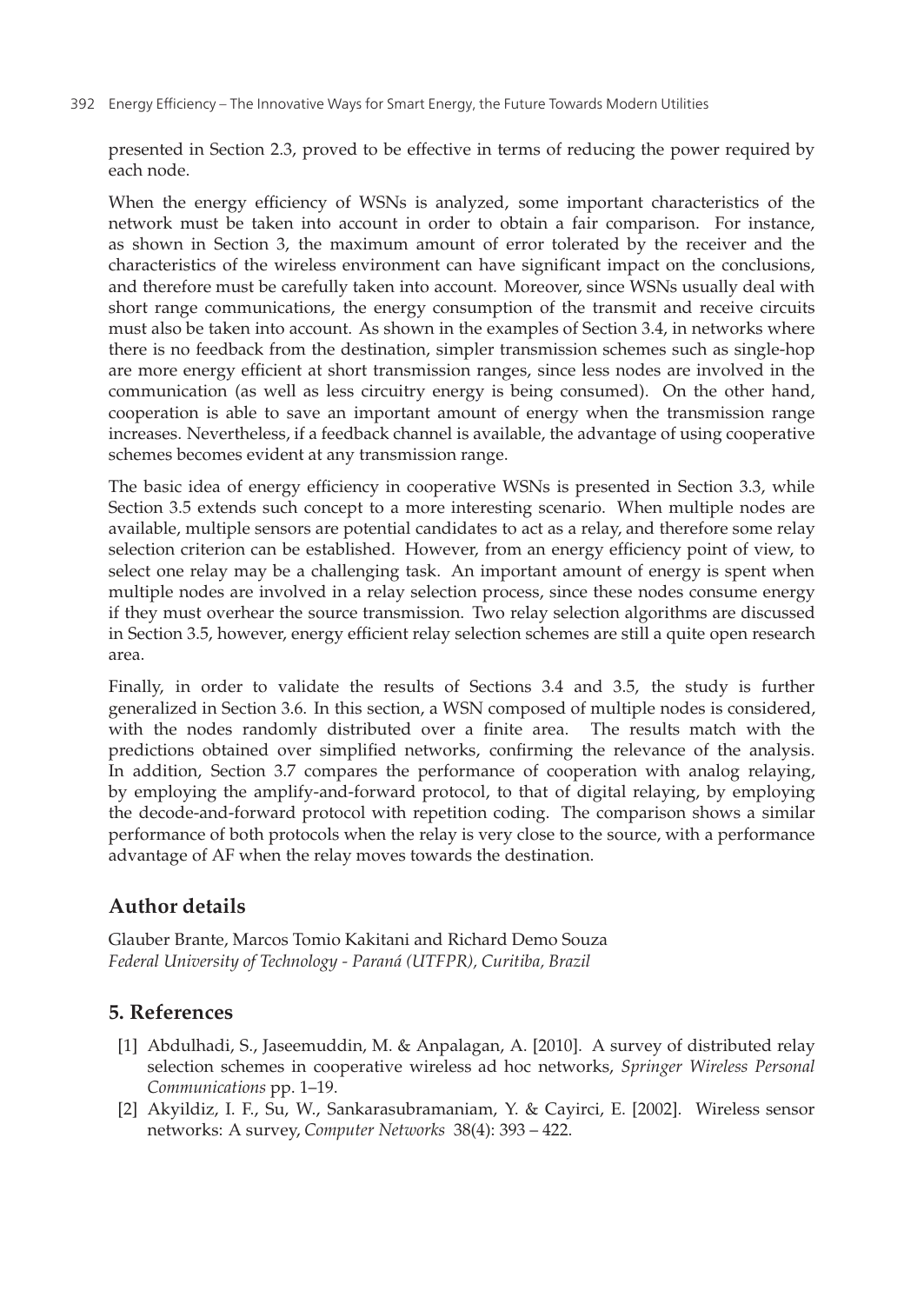- [3] Alamouti, S. [1998]. A simple transmit diversity technique for wireless communications, *IEEE Journal on Selected Areas in Communications* 16(8): 1451 – 1458.
- [4] Bletsas, A., Shin, H. & Win, M. [2007]. Cooperative communications with outage-optimal opportunistic relaying, *IEEE Transactions on Wireless Communications* 6(9): 3450 –3460.
- [5] Bougard, B., Lenoir, G., Dejonghe, A., Van der Perre, L., Catthoor, F. & Dehaene, W. [2007]. Smart MIMO: an energy-aware adaptive MIMO-OFDM radio link control for next-generation wireless local area networks, *EURASIP Journal on Wireless Communications and Networking* 2007: 1–12.
- [6] Brante, G., Souza, R. D. & Vandendorpe, L. [2012]. Battery-aware energy efficiency of incremental decode-and-forward with relay selection, *IEEE Wireless Communications and Networking Conference (WCNC)*, pp. 1–5.
- [7] Brante, G., Kakitani, M. & Souza, R. D. [2011a]. On the energy efficiency of some cooperative and non-cooperative transmission schemes in wsns, *45th Annual Conference on Information Sciences and Systems (CISS)*, pp. 1 –6.
- [8] Brante, G., Kakitani, M. T. & Souza, R. D. [2011b]. Energy efficiency analysis of some cooperative and non-cooperative transmission schemes in wireless sensor networks, *IEEE Transactions on Communications* 59(10): 2671 –2677.
- [9] Chen, G., Hanson, S., Blaauw, D. & Sylvester, D. [2010]. Circuit design advances for wireless sensing applications, *Proceedings of the IEEE* 98(11): 1808 –1827.
- [10] Cui, S., Goldsmith, A. & Bahai, A. [2005]. Energy-constrained modulation optimization, *IEEE Trans. Wireless Communications* 4(5): 2349–2360.
- [11] Dohler, M., Heath, R., Lozano, A., Papadias, C. & Valenzuela, R. [2011]. Is the PHY layer dead?, *IEEE Communications Magazine* 49(4): 159 –165.
- [12] Foschini, G. J. [1996]. Layered space-time architecture for wireless communication in a fading environment when using multi-element antennas, *Bell Labs Tech. Journal* 2: 41–59.
- [13] Freitas-Jr., W. C., Cavalcanti, F. R. P. & Lopes, R. R. [2005]. Hybrid transceiver schemes for spatial multiplexing and diversity in MIMO systems, *SBrT/IEEE Journal of Communication and Information Systems* 20(3): 63–76.
- [14] Goldsmith, A. [2005]. *Wireless Communications*, 1st edn, Cambridge University Press.
- [15] Hu, J. & Duman, T. M. [2007]. Low density parity check codes over wireless relay channels, *IEEE Transactions on Wireless Communications* 6(9): 3384–3394.
- [16] Kakitani, M. T., Brante, G., Souza, R. D. & Imren, M. A. [2012]. Energy efficiency of amplify-and-forward, repetition coding and parallel coding in short range communications, *35th International Conference on Telecommunications and Signal Processing (TSP)*, Prague, Czech Republic.
- [17] Kakitani, M. T., Brante, G., Souza, R. D. & Munaretto, A. [2011]. Comparing the energy efficiency of Single-Hop, Multi-Hop and incremental Decode-and-Forward in Multi-Relay wireless sensor networks, *22nd IEEE Personal, Indoor and Mobile Radio Communications (PIMRC)*, Toronto, Canada.
- [18] Khormuji, M. & Larsson, E. [2009]. Cooperative transmission based on decode-and-forward relaying with partial repetition coding, *IEEE Transactions on Wireless Communications* 8(4): 1716–1725.
- [19] Kramer, G., Gastpar, M. & Gupta, P. [2005]. Cooperative strategies and capacity theorems for relay networks, *IEEE Transactions on Information Theory* 51(9): 3037–3063.
- [20] Laneman, J. N., Tse, D. N. C. & Wornell, G. W. [2004]. Cooperative diversity in wireless networks: Efficient protocols and outage behavior, *IEEE Transactions on Information Theory* 50(12): 3062–3080.